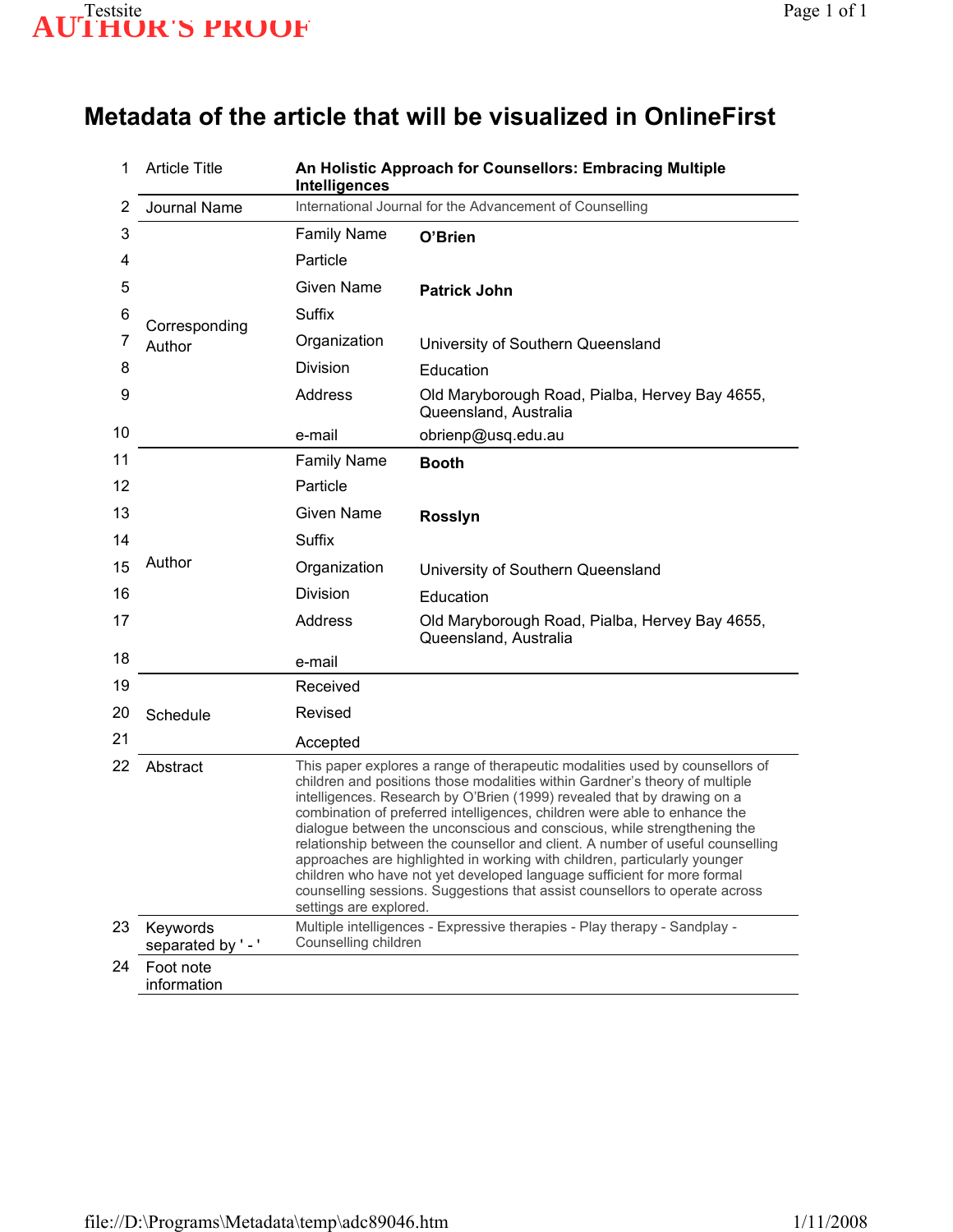ORIGINAL ARTICLE 3

### An Holistic Approach for Counsellors: Embracing <sup>4</sup> Multiple Intelligences 5

Rosslyn Booth *&* Patrick John O*'*Brien 6

 $\oslash$  Springer Science + Business Media, LLC 2008 8

ger Science + Business Media, LLC 2008<br> **ct** This paper explores a range of therapeutic modalities used by counsellon<br>
and positions those modalities within Gardner's theory of multiple intelliger<br>
che by O'Brien (1999) re Abstract This paper explores a range of therapeutic modalities used by counsellors of 11 children and positions those modalities within Gardner's theory of multiple intelligences. 12 Research by O'Brien (1999) revealed that by drawing on a combination of preferred 13 intelligences, children were able to enhance the dialogue between the unconscious and 14 conscious, while strengthening the relationship between the counsellor and client. A 15 number of useful counselling approaches are highlighted in working with children, 16 particularly younger children who have not yet developed language sufficient for more 17 formal counselling sessions. Suggestions that assist counsellors to operate across settings 18 are explored. 19

Keywords Multiple intelligences . Expressive therapies . Play therapy . Sandplay . 20 Counselling children 21

#### Introduction 23

Many counsellors of children quickly succumb to the pressures of emphasizing 24 standardized, measurable, and predictable outcomes, while working to support young 25 people in crises. Many psychologists contribute to the pursuit of the single 'g' factor to 26 describe a student's level of intellectual ability when referrals for support are initiated. In 27 his book Frames of Mind ([1983\)](#page-13-0), Howard Gardner proposed that there are many 28 intelligences not just a 'g' factor, and that each one of these intelligences represents a 29 different way to learn. For educators, respecting individual intelligences and learning styles 30 has meant offering children different ways to engage in learning activities.  $31$ 

Within the context of counselling, Gardner's concept of multiple intelligences can 32 enliven a variety of techniques that assist the client in accessing their unconscious 33

R. Booth *:* P. J. O'Brien (*\**) Education, University of Southern Queensland, Old Maryborough Road, Pialba, Hervey Bay, Queensland 4655, Australia e-mail: obrienp@usq.edu.au Q1

1 2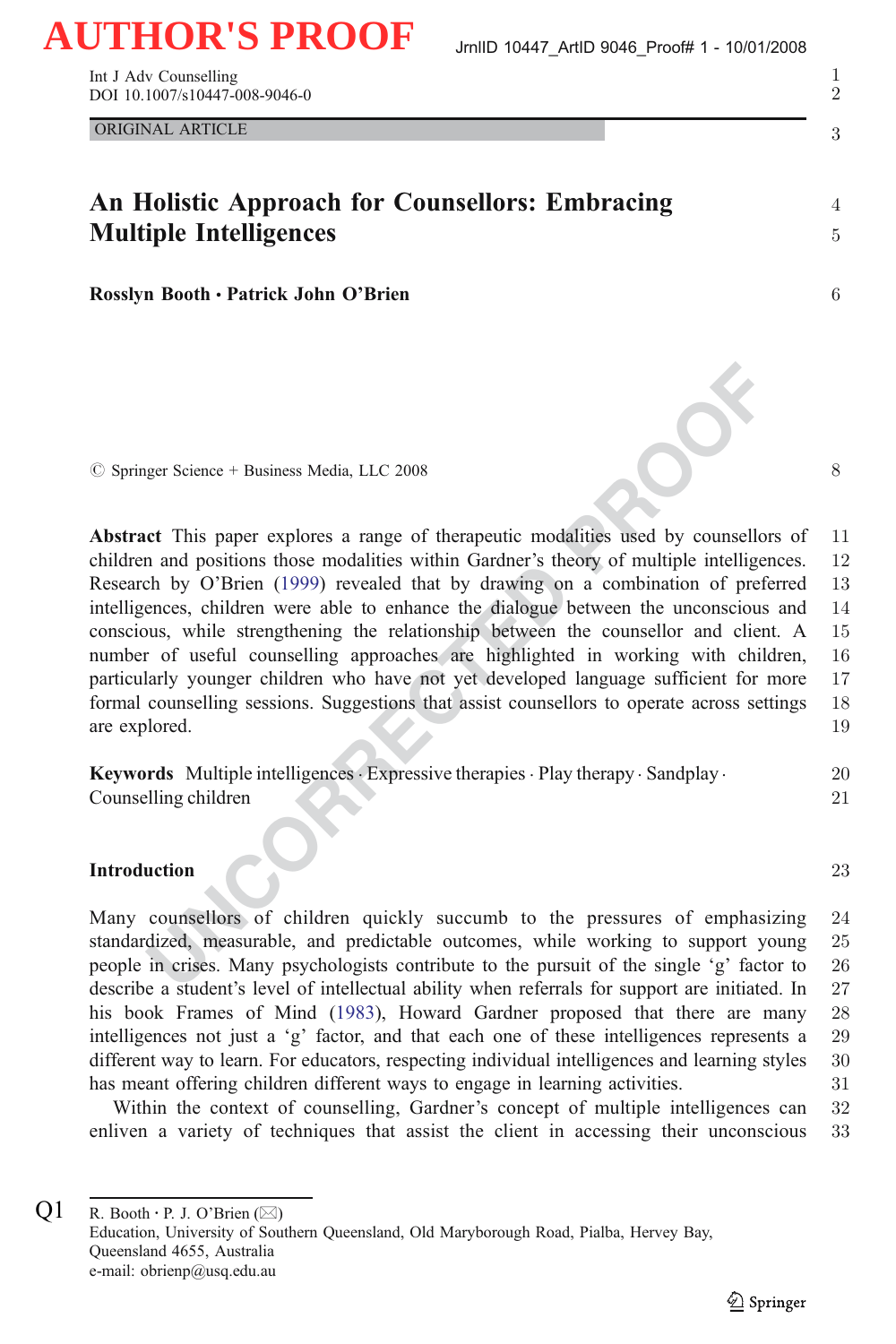Int J Adv Counselling

world. Frequently this world holds the key to current problems. Choosing the technique 34 or the form that multiple intelligence counselling might take, is dependent on the 35 counsellor's orientation and training, the inclination of the client, and the presence of 36 appropriate materials in the counselling room. Counsellors are limited only by their own 37 creativity in the selection of activities. Unfortunately, the theory and practice of 38 counselling in many educational settings tends to focus primarily on cognitive 39 approaches based on the assumption that by altering thinking, a client will change their  $\frac{40}{2}$ emotions and behaviour. 41

Not all counsellors are eclectic in their approach with clients, often favouring only 42 behavioural or cognitive strategies. The use of multiple intelligences and multiple 43 modalities requires a paradigm shift into the realm of the psyche. It may require an 44 understanding that healing occurs on an emotional or unconscious level. The authors 45 encourage readers to use this article as a springboard for developing their own therapeutic 46 portfolio and innovative approaches to flexible service delivery across multiple settings. 47

#### Embracing Multiple Intelligences 48

ities requires a paradigm shift into the realm of the psyche. It may require<br>anding that healing occurs on an emotional or unconscious level. The aut<br>and innovative approaches to flexible service delivery across multiple s The idea that Gardner's [\(1983](#page-13-0)) theory of multiple intelligences might be useful to 49 counsellors was first investigated by O'Brien (1999). The study "sought to capture the 50 essence of counselling within a multiple intelligence framework" (O'Brien and Burnett, 51 [2000](#page-14-0), p. 353) by showing that children draw on a number of largely separate information 52 processing devices in order to make meaning of the world around them. Gardner's initial 53 seven intelligences—linguistic, logical–mathematical, musical, bodily–kinaesthetic, spatial, 54 interpersonal, intrapersonal, naturalist—incorporated a much broader spectrum of human 55 understanding than the conglomerate of cognitive factors labelled as the 'g' factor used in 56 the measurement of general intelligence (cf., Deary *et al.* [2004](#page-14-0); Flynn [2003;](#page-13-0) Lubinski 2004; 57 Spearman 1927; Sternberg 2000). 58

Humans tend to think, conceptualize, analyze, compute and problem-solve by drawing 59 on one or a combination of Gardner's multiple intelligences. O'Brien's study suggested that 60 children use these seven ways of knowing as they experience the world. They may need to 61 be provided with opportunities to explore and express these experiences in a counselling 62 situation in broader terms than those typically offered by the more traditional interpersonal 63 context (Chan 2001). Multiple intelligences can provide the counsellor and the client with 64 the framework to facilitate the exploration of experiences by using a variety of therapeutic 65 modalities. The implications of Gardner's view for education pertain to the cultivation of 66 the various ways in which humans reflect intelligently (Eisner [2004](#page-13-0)). Such an approach to 67 counselling could yield more positive outcomes for children whose preferred intelligences 68 during counselling differ from the traditional verbal–linguistic intelligence. 69

Unlike the 'g' factor that recognizes two dominant intelligences, 'verbal' and 70 'computational', Gardner's expanding concept of intelligences now recognizes eight 71 interrelated intelligences (Checkley [1997](#page-13-0); Gottfredson [1998](#page-13-0)). According to Brualdi 72 [\(1998](#page-13-0)), several may operate concurrently and typically complement each other. As Gardner 73 [\(1997](#page-13-0), p. 21) pointed out, "each student is different, with his or her distinctive (and possibly 74 changing) profile of intelligences, and there can never, be a formula for reaching each 75 individual child". Each possesses a unique set of intellectual strengths and weaknesses, 76 which influence the counselling process.  $77$ 

The theory of multiple intelligences provides a significant contrast to the models of mind 78 that have previously been used to understand how people think and make intelligent 79

 $\textcircled{2}$  Springer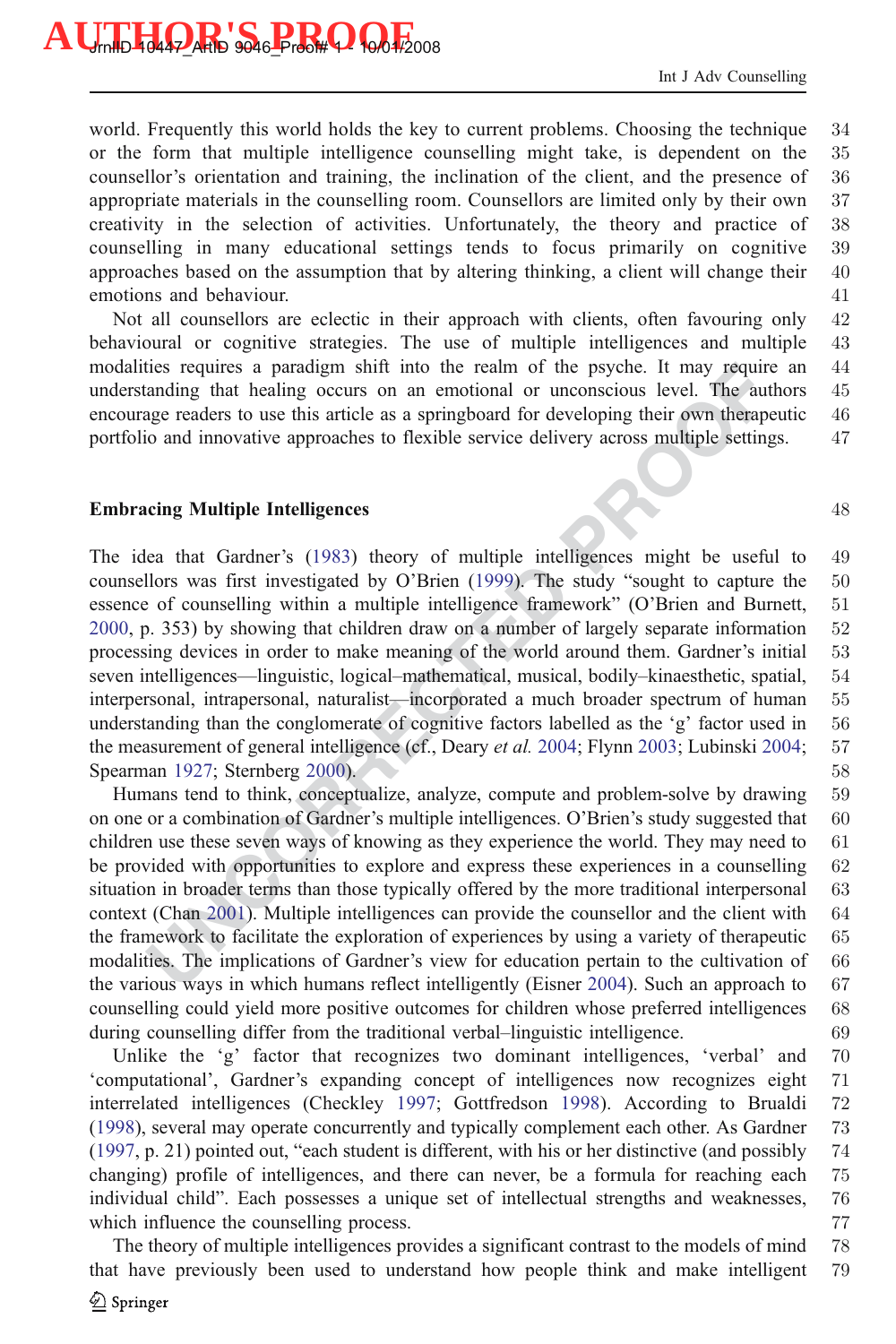Int J Adv Counselling

choices (Checkley [1997;](#page-13-0) Traub [1998](#page-15-0)). Gardner's eight intelligences have been outlined by 80 Nolen [\(2003](#page-14-0)) and are summarized as follows: 81

- verbal/linguistic intelligence involves the mastery of language through a combination 82 of listening, reading, writing and speaking; 83
- mathematical/logical intelligence consists of the ability to detect patterns, reason 84 deductively, and think logically at varying levels of abstraction; 85
- visual/spatial intelligence involves the ability to create and manipulate mental images 86 in order to solve problems; 87
- musical intelligence draws on an understanding of pitch, rhythm and timbre to capture 88 feelings or express emotions; 89
- bodily/kinaesthetic intelligence consists of the ability to understand the world through 90 the body by manipulating objects or using concise, controlled actions; 91
- interpersonal intelligence draws on an ability to apprehend and discriminate between 92 the moods, feelings and motives of others to facilitate communication; 93
- intrapersonal intelligence develops through our internal resources and involves the 94 ability to know and understand one's own inner workings;  $\sim$  95
- naturalist/environmental intelligence involves an ability to understand nature's symbols 96 and the delicate balance that sustains life on our planet. 97

Hilly Kinaesthetic intelligence consists of the ability to understand the world throughly lidiy/kinaesthetic intelligence consists of the ability to understand net body by manipulating objects or using concise, controlled Based on Gardner's belief that the notion *intelligence* is a construct and that multiple 98 intelligences is a powerful tool that can help achieve educational goals more effectively 99 (Hopper and Hurry 2000), O'Brien (1999) opened a new doorway into the counsellor's 100 office. By viewing a child from a multiple intelligence perspective, counselling becomes 101 more person-centred. Consequently, counsellors need to be conversant with a variety of 102 therapies and interactive modalities in order to provide a more appropriate counselling 103 climate. As Gardner (1983) pointed out, people tend to think in language, conceptualize 104 spatially, analyze in musical ways, compute using logical and mathematical tools, and 105 problem-solve using the whole or parts of our body. 106

#### **Incorporating Multiple Modalities** 107

Counsellors who aspire to use one theoretical approach or a single format with all students, 108 regardless of their issues or the student's developmental level are limited in outcome 109 possibilities. Most individual counselling requires some degree of verbal interaction; 110 therefore, students with delayed or inadequate language development are likely to benefit 111 little from a 'talking' relationship. Similarly, students whose perceptions of the world are 112 limited by egocentric views and do not grasp the notions of social interest and cooperation 113 may not be ready for individual counselling that relies on interviewing and 'talking' 114 techniques (Schmidt [1996](#page-14-0)). An investigation into the patterns of intelligence of students 115 with attention deficit hyperactivity disorder by Schirduan and Case ([2004](#page-14-0)) revealed that 116 over half the students reported that they recognized the naturalistic and spatial intelligences 117 as their predominant intelligences. Considering the implications of these findings for school 118 pedagogy, counsellors may need to draw on more active techniques, such as play, 119 psychodrama, art, music, dance, or bibliography to explore issues. 120

A major skill in working with children is being able to recognize which modality is 121 appropriate and important for a given student at a given moment and "being able to glide 122 easily from one to another according to changes in their emotional state and the stage of 123 their healing process" (Pearson and Nolan [1991,](#page-14-0) p. 15). The goals of these chosen 124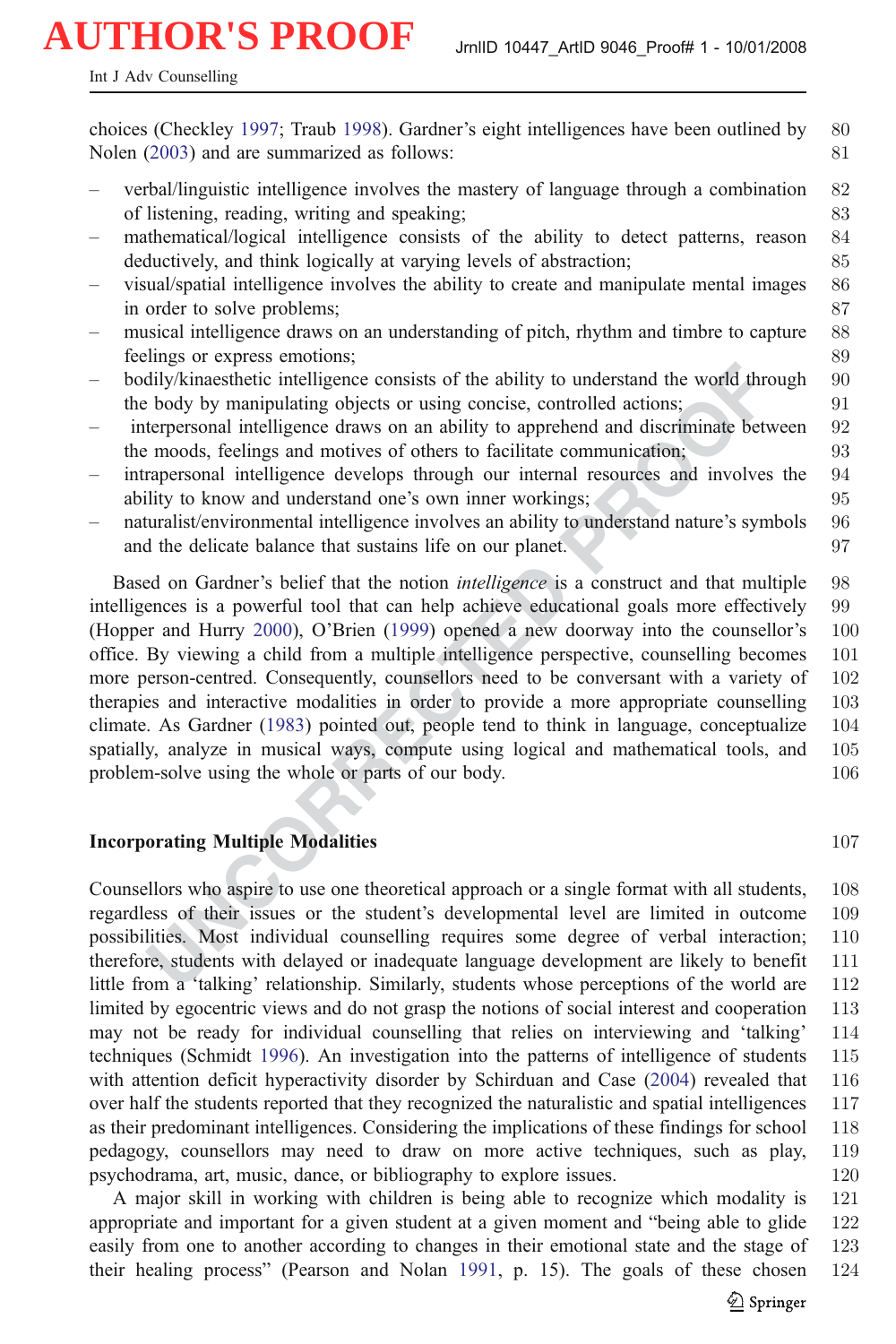techniques might include helping children become aware of and express their feelings; 125 manage anger; improve self-control; reduce fear, anxiety, and depression; increase 126 empowerment; or enhance problem-solving skills. By drawing on Gardner's theory 127 [\(1983](#page-13-0)), O'Brien ([1999](#page-14-0)) demonstrated that multiple intelligences provide a valuable 128 framework for the counselling of children. For counsellors, the challenge lies in developing 129 a repertoire of concrete activities that allow children to express experiences of the world 130 using any one or combination of their intelligences. 131

of disciplines" (Schirduan and Case 2004, p. 94) Knowing that teaching in a mativarets a wide assortment of intelligences facilitates deeper understanding of numerator, it was not unreasonable for O'Brien (1999) to extrapo During the 20 or so years since Gardner ([1983\)](#page-13-0) proposed a theory of multiple 132 intelligences, mindful curriculum leaders across the globe have implemented curricula 133 where students are given the opportunity "to explore the eight intelligences ensconced in a 134 myriad of disciplines" (Schirduan and Case [2004,](#page-14-0) p. 94) Knowing that teaching in a manner 135 that activates a wide assortment of intelligences facilitates deeper understanding of the 136 subject matter, it was not unreasonable for O'Brien [\(1999](#page-14-0)) to extrapolate this notion into the 137 realm of counselling and inclusive practices. The inclusive education movement has 138 contributed to the diversity of student populations, advocating the inclusion of students with 139 learning difficulties or disabilities into regular classrooms (Noble 2004). For school 140 counsellors, working within this framework means a more diversified cohort of students 141 may need to access counselling services. Counsellors and school psychologists need to be 142 more cognizant of the ways in which they can match basic inclinations of human learning 143 to different therapeutic modalities. 144

With the inclusion of a naturalistic intelligence in 1996, Gardner acknowledged an 145 individual's ability to recognize, categorize and draw upon certain features of the 146 environment. This natural intuition involves directly relating information to one's natural 147 surroundings and, therefore, complements and broadens the scope of Gardner's original 148 seven intelligences and their application to the counselling experience. Although it appears 149 that the intelligences are anatomically separated from each other, Gardner claims that the 150 eight intelligences rarely operate independently. Rather, they are used concurrently and 151 typically complement each other as individuals develop skills or solve problems. 152

Gardner's argument that there is both a biological and cultural basis for multiple 153 intelligences (Brualdi 1998) permeates the counselling process. Students bring to the 154 counselling session "their culturally acquired psyche as well as their familial, social and 155 communal norms and values… their art, music, and literature" (Obiakor [2001](#page-14-0)). While it is 156 clear that there are two distinct world views or theoretical perspectives between Western 157 and Eastern cultures, the application of multiple intelligences needs to be considered from a 158 cross-cultural perspective. The multicultural movement transverses the globe making it 159 necessary for school counsellors to develop multicultural competence with regard to 160 responding to diverse student needs. The complexity of today's social and educational 161 contexts reflects a student population well suited to the notion of alternative approaches to 162 counselling within a multiple intelligences framework. 163

In acknowledging a multicultural perspective, the counsellor has an important role in 164 allowing clients to experience inner healing through all their intelligences while nurturing 165 the areas where children or adolescents feel most comfortable to explore. Such experiences 166 will involve a complex interaction of intelligences. Counsellors are in the ideal position to 167 work towards actively utilizing one intellectual strength to support another, to form a bridge 168 for the student between the counselling experience and subject matter that may be 169 confronting them at an unconscious level (Viadero [2003\)](#page-15-0). The effectiveness of any 170 therapeutic modality will "depend on the counsellor's ease with the medium and ability to 171 modify and use it according to his or her own orientation and the needs of the client" 172 (Vinturella and James [1987](#page-15-0), p. 231). 173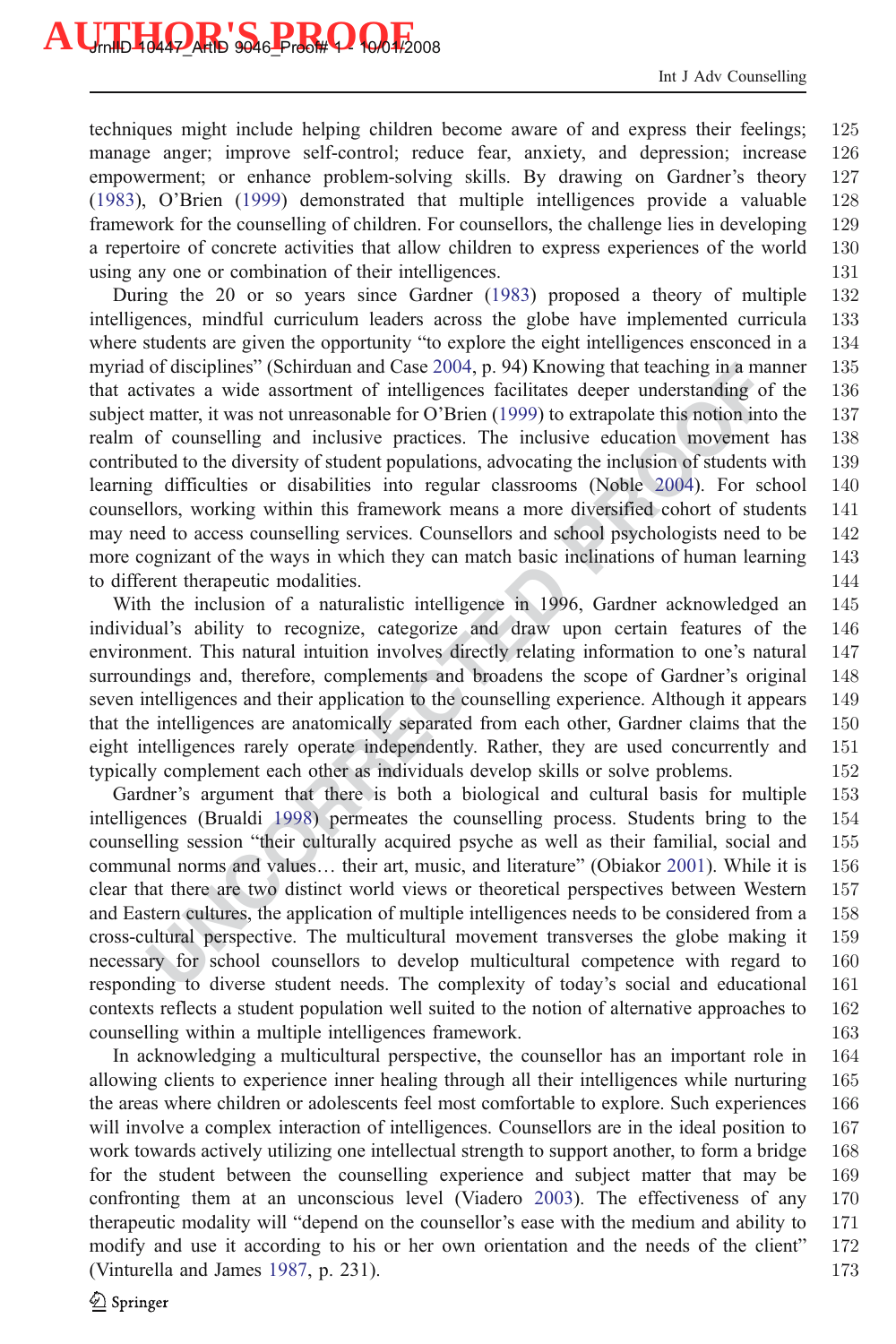Int J Adv Counselling

The notion of an integrated model (see Fig. 1) embracing eight multiple intelligences 174 and multiple therapeutic modalities was adapted from O'Brien and Burnett's ([2000b](#page-14-0)) '7 175 Ways of Counselling Children' and highlights the various choices available to counsellors. 176 Counsellors are able to incorporate modalities from any one of the different intellectual 177 domains at the same or different levels of cognitive complexity emphasizing an open 178 system of counselling. 179

The model is collective of the accepted eight intelligences and has the capacity to be 180 expanded to accommodate new intelligences or modalities derived from other cultural 181 practices. By using an eclectic approach to working with children and adolescents that 182 might involve drawing, painting, clay modelling, sculpture, story-telling and writing, 183 puppets, drama and sandplay, counsellors can create a multiple intelligences framework. 184

#### **Art Activities** 185

What makes the use of art activities in counselling so powerful is the activities' capacity to 186 bring together domains of experience, those consciously observed and those unconsciously 187



Fig. 1 Eight ways of counselling children and adolescents.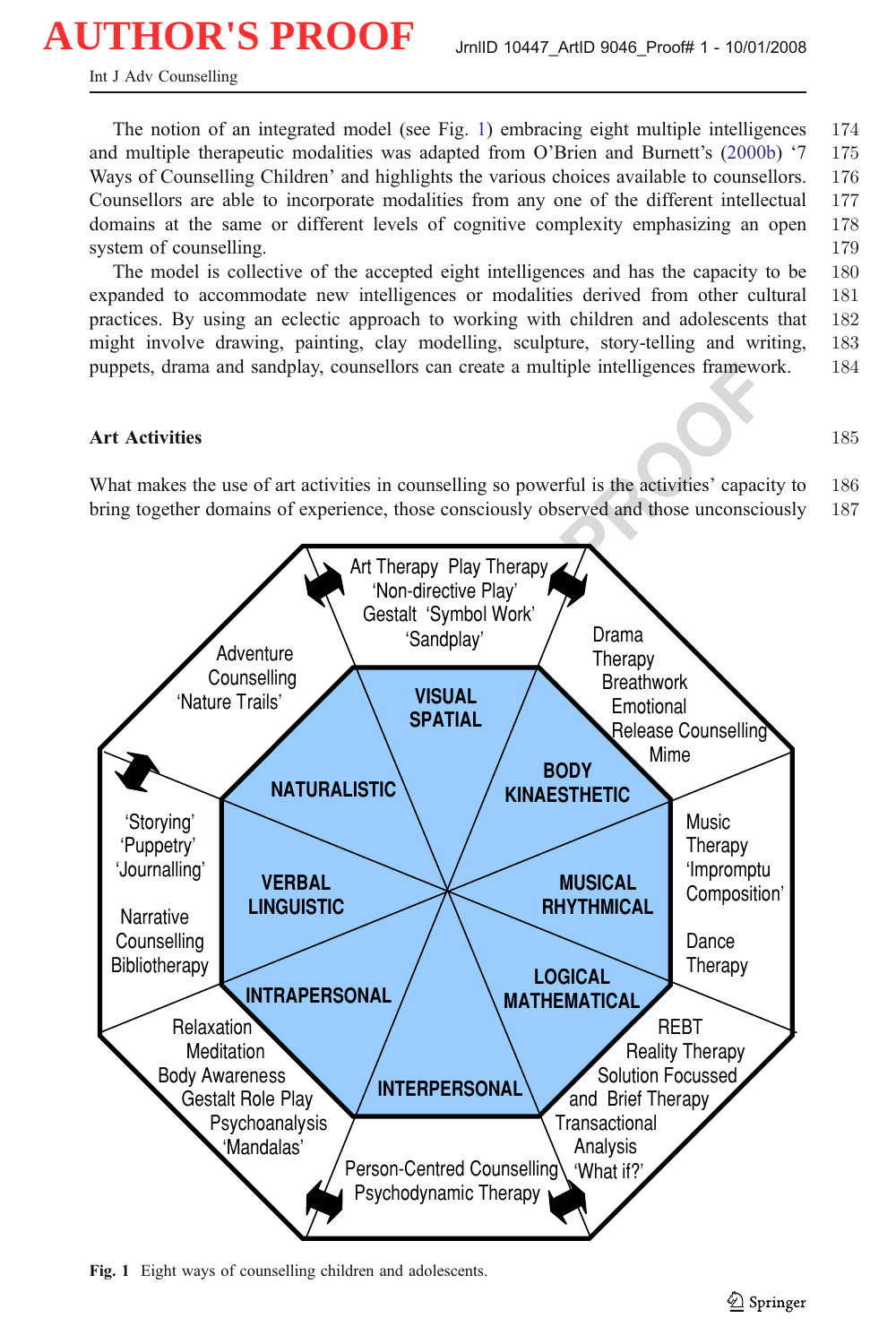experienced, which may be expressed in the finished piece of work or in the process. Carl 188 Jung [\(1964](#page-14-0)) in particular, believed that art was a way in which the unconscious could be 189 made conscious. Synder ([1997\)](#page-15-0) suggested that making art is an egocentric process 190 involving the client in the invention of his or her world. Regardless of the medium used, it 191 contains part of the client's self-identity and the client becomes both witness and participant 192 at the same time. Art activities allow "the physical, contemplative and perceptual powers of 193 the individual to unfold an aesthetic code in time and space through choice" (Buckner 194 [2001](#page-13-0), p. 3). 195

To cater for younger children who have not yet developed a full adult vocabulary with 196 which to express themselves, art activities can facilitate emotional expression. For the 197 adolescent, expressive art enables them to bypass verbal defences thus freeing the 198 unconscious mind to reveal inner thoughts and feelings. In group sessions, participants need 199 to be given opportunities to receive feedback from their peers. This is especially significant 200 for teenagers who tend to place more value on peer approval. Where a client finds it 201 difficult to use language as a vehicle to emotional healing, the use of other artistic mediums 202 or the written word can facilitate expression. By reflecting on both the creative process and 203 the art itself, clients gain more control or deeper understanding of their emotions, leading to 204 recovery or at least a greater sense of wellbeing (Schaverien 2005). 205

ent, expressive art enables them to bypass verbal defences thus freeing<br>cious mind to reveal inner houghts and feelings. In group sessions, participants<br>iven opportunities to receive feedback from their peers. This is espe It is the non-verbal aspects of art that often assists a client to release emotional and/or 206 traumatic experiences by representing them graphically (Ray, Perkins, and Oden [2004](#page-14-0)). 207 Creating a picture or drawing is a multidimensional, 'here and now' experience; simple and 208 straight-forward, which not only evokes an image but also feelings (France and Edward 209 [1997](#page-13-0)). For some clients, being able to erase something, paint over it or perhaps rip it up and 210 throw it away are often small metaphoric expressions of having control over an aspect of 211 their life. The pictorial productions and fantasies created by clients about themselves are 212 characteristic of their concept of self. Using art as a modality for exploring feelings has an 213 advantage over linguistic intelligence, in as much as it is indirect and generally less 214 confronting. Artistic expression is a non-threatening, concrete method of understanding and 215 representing various affective states. 216

Creating art often requires a range of cognitive resources, such as decision-making, 217 fine motor control and judgment, thereby drawing upon the visual–spatial, logical– 218 mathematical, bodily–kinaesthetic and interpersonal intelligences. By endeavouring to 219 bridge the gap that exists between the physical world of everyday life and the spiritual 220 world that encompasses the healing dimension of reality through mask-making or shaping 221 in the form of moulding clay, the positive impact of using various art forms and drawing, 222 as part of therapy has been acknowledged by a number of writers (cf., Buckner [2001](#page-13-0); 223 France and Edward [1997](#page-13-0); O'Brien [1999;](#page-14-0) Pearson and Nolan [1991](#page-14-0), [1995](#page-14-0); Pearson [2001,](#page-14-0) 224 [2003](#page-14-0); Synder [1997](#page-15-0), [1999\)](#page-15-0). 225

#### **Dance and Movement** 226

Dance is one of the most fundamental of the arts, involving a direct expression and 227 experience of oneself through the body. The expressive nature of dance, which draws upon 228 a basic form of communication, makes it an ideal medium for therapy. Based in the belief 229 that the body, mind and the spirit are interconnected, the American Dance Therapy 230 Association defines dance therapy as "the psychotherapeutic use of movement as a process 231 that furthers the emotional, cognitive, social and physical integration of the individual" 232 (ADTA [2003\)](#page-13-0). Dance gives clients the opportunity to experience "harmonious unity of  $233Q2$ 

hinger ⊗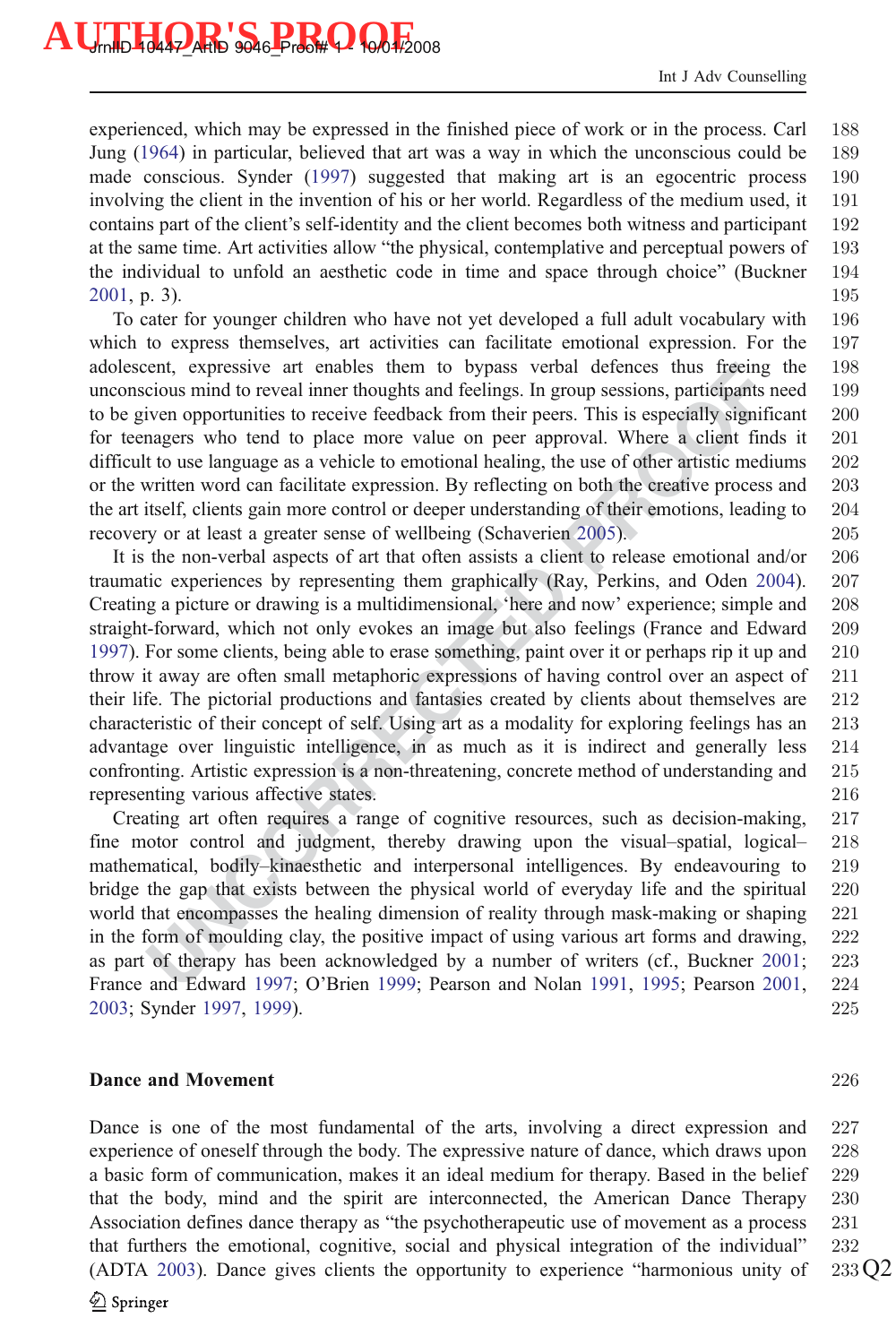Int J Adv Counselling

body, mind and soul" (Collard [2003b](#page-13-0), p. 49) while helping to create a balance between the 234 rational left and the creative right sides of the brain. 235

The theory underlying dance therapy is that body movements reflect the inner state of 236 the human psyche and that by moving the body within a guided therapeutic setting, a 237 process of healing begins (Collard [2003](#page-13-0)). Emerging inner conflicts and issues from the 238 unconscious to the consciousness of the person are addressed on all levels—physically, 239 emotionally, mentally, and spiritually. The full integration of mind and body, and bringing 240 harmony between the aforementioned levels of the human being is what dance therapy is all 241 about (ADTA [2003\)](#page-13-0).  $242Q2$ 

It is well known that each of the five senses sends messages to the brain through the 243 nerves and we react accordingly. Basically, we jump for joy when we are happy about 244 something; we slump when we are sad. This is our body language. When the body does not 245 react to the messages of the brain, we may 'blow an emotional fuse' and withdraw. In 246 Dance Therapy, clients are taught to act out hidden hurts (Karkou and Sanderson [2000\)](#page-14-0). It 247 is believed that acting out past hurts and frustrations can help the individual come to terms 248 with his or her emotional problems and, thus, learn to deal with them. 249

and we react accordingly. Basically, we jump for joy when we are happy a<br>sing, we slump when we are sad. This is our body language. When the body does<br>the messages of the brain, we may "blow an emotional fise" and with<br>dra By incorporating bioenergetics dance work and de-armouring games (Pearson and 250Q2 Wilson [2001;](#page-14-0) Pearson [2001\)](#page-14-0) into the counselling session, children are encouraged to  $251 \text{ Q}2$ activate their kinaesthetic intelligence through the focus on body movements as a 252 manifestation of thoughts and feelings. Strong dance movements can release energy, 253 dissipate excess or nervous energy, release excitement or anger. Quiet dance on the other 254 hand helps the child to reconnect with their inner self, the quiet place where energy flows 255 (Pearson and Nolan 1995). The purpose of various dance routines, rituals and movements is 256 to help clients gain new insights into themselves and by using group exercises the 257 counsellor can also help participants to develop more harmony and trust in being with and 258 sharing with others. 259

#### Play 260

Based on a well-researched body of knowledge, play therapy is a dynamic approach to 261 counselling children, because it is the primary medium through which children learn and, 262 therefore, a particularly important aspect of counselling with younger students. One reason 263 play therapy has proven to be a useful approach with children is that "they have not yet 264 developed the abstract reasoning abilities and verbal skills needed to adequately articulate 265 their feelings, thoughts, and behaviours. For children, toys are their words, and play is their 266 conversation" (Hall *et al.* [2002,](#page-13-0) p. 515). Therapeutic practices that focus predominantly on 267 verbal interactions, on the other hand, make certain assumptions about the cognitive and 268 linguistic abilities of the client (Colvin [2004;](#page-13-0) Holmes [2002;](#page-13-0) King and Ollendick [1989](#page-14-0); 269 $Q2$ Stallard [2002](#page-15-0)). 270

Play therapy, according to Synder [\(1999](#page-15-0), p. 78), can be defined as an interpersonal 271 process, which "enhances the physical, social, emotional, and intellectual growth across 272 stages of human development." The child's inner resources are enabled by the therapeutic 273 alliance with the counsellor to bring about growth and change. In directive play therapy the 274 therapist generally assumes responsibility for guidance and interpretation of the therapy. In 275 non-directive play therapy, responsibility and direction are left to the child. This approach 276 emphasizes empowering the client, self-awareness, decision-making and acceptance of the 277 client's self. The non-directive nature of play, which incorporates sensory-motor, art, 278 fantasy and games, is predominantly client-centred where play is the primary medium and 279

 $\textcircled{2}$  Springer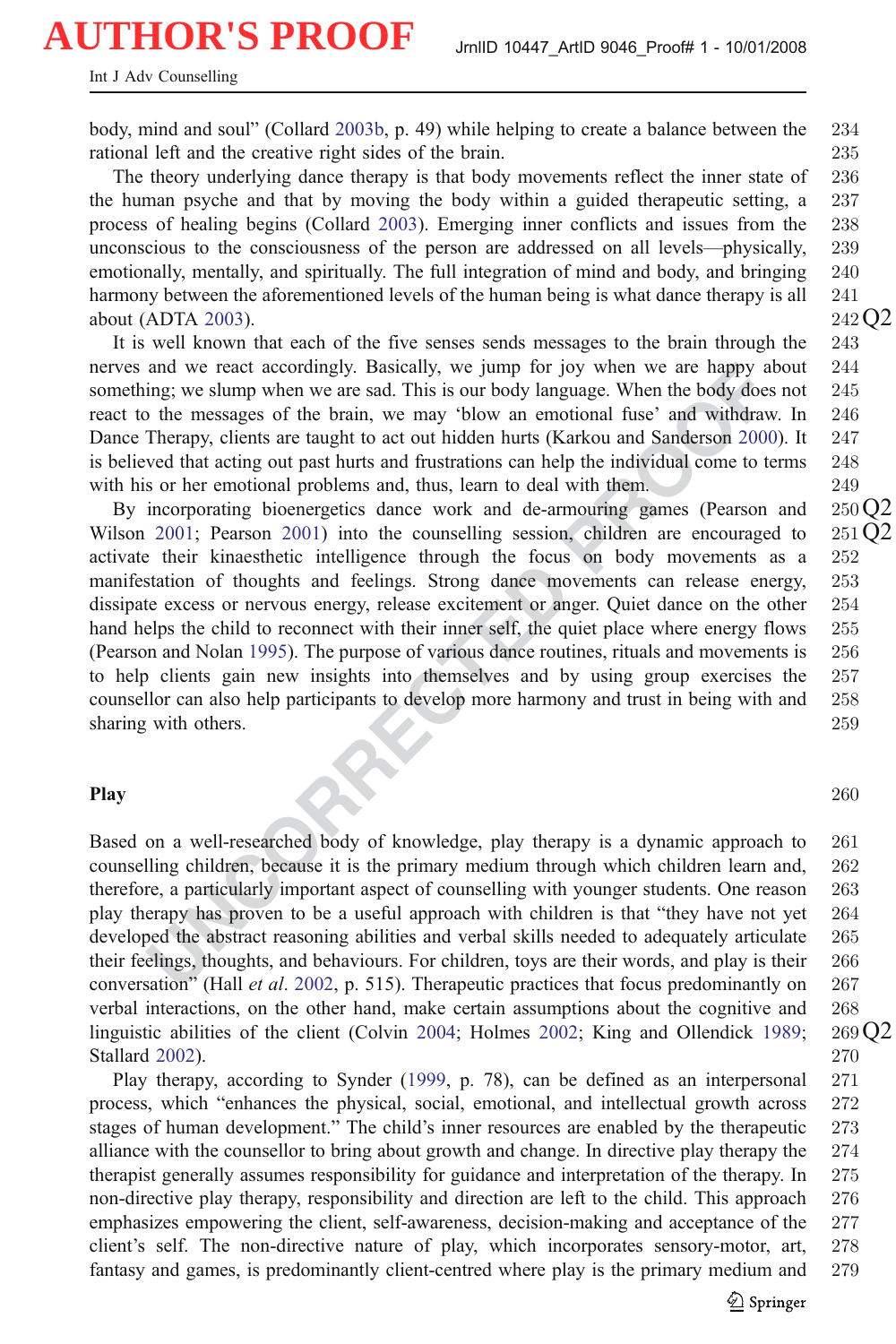speech is the secondary medium. Play is a medium that is essentially creative, giving 280 children the opportunity to explore issues through a combination of intelligences (Ray *et al.* 281 [2005](#page-14-0)). Puppetry, which serves a crucial role in play therapy, activates multiple intelligences, 282 most particularly the verbal–linguistic and interpersonal intelligences. Children will often 283 project their thoughts and feelings onto puppets allowing themselves the distance needed to 284 communicate their distress. 285

Virginia Axline who wrote Dibs: In Search of Self [\(1971](#page-13-0)) was one of the first to use play 286 $Q2$ therapy as a means of helping children and adolescents come to terms with issues that were 287 troubling them. Utilizing the person centred, theoretical foundations, Axline developed a 288 new therapeutic approach for working with children—Nondirective Play Therapy. She 289 devised a clear and succinct play therapy theory and method where the onus is on the 290 counsellor to create a warm, supportive, friendly and accepting atmosphere. The child is 291 encouraged to view the 'playroom' as their own special place where he or she can play with 292 things in just about any way that he or she would like. 293

#### Music 294

1 a clear and succinct play therapy theory and method where the onus is on<br>lor to create a warm, supportive, friendly and accepting atmosphere. The chi<br>logad to view the 'playroom' as their own special place where he or sh The ability to appreciate and respond to music is an inborn quality in human beings, which 295 often remains unimpaired by handicap, injury or illness, and is not dependent on formal 296 training (Case and Else 2003). For those who find verbal communication an inadequate 297 form of self-expression, music therapy offers a safe, secure space for the release of feelings. 298 Furthermore, music therapy involves a relationship between the therapist and client in 299 which music becomes a way of promoting change and growth. Activating the musical, 300 rhythmical intelligence, opens a doorway to knowing self in a different way as well as 301 helping to activate the bodily–kinaesthetic intelligence (Gardner [1983](#page-13-0)) and potentially, 302 according to Root-Bernstein (2001), the mathematical intelligence.  $303$ 

Music can lead clients into experimenting more with movement, freely choosing any 304 part of the body including those that tend to carry stress such as the neck, shoulders, back, 305 chest, hips and pelvis. Music allows clients to "express and experience intensity through 306 shaking, jumping or running without barriers and thereafter collect themselves again by 307 going back to gentle movements, the calm after the storm" (Collard [2003,](#page-13-0) p. 50). 308

Music is essentially a social activity involving communication, listening and sharing 309 (Carter 2003). These skills may be developed within the musical relationship with the 310 therapist and, in group therapy, with other members. As a result clients may develop a 311 greater awareness of themselves in relation to others (Peterson [2004\)](#page-14-0). This can include 312 developing greater confidence in their own ability to make relationships and greatly enhance 313 their self-esteem. The selection of music to support counselling sessions could include music 314 to support active bioenergetics and movement work; music for strong movement, release and 315 celebration; and non-intrusive music for stillness and relaxation (Pearson and Wilson [2001\)](#page-14-0). 316

Skar [\(2002](#page-15-0)) suggested that the use of music improvization in counselling with simple 317 percussion instruments can powerfully enhance the unconscious and the psyche. It is the 318 instrument that enables individuals to return to or enact repressed aspects of themselves. 319 The playing of musical instruments such as a drum, guitar or keyboard seems to be a 320 catalyst to letting disorganized feelings emerge into sounds and rhythms that reflect the 321 nature of the problem. In music it is safe to let one's feelings out; no specific content need 322 be assigned to sound and no one will be injured by the expression of intense emotion. 323 Furthermore, "after the feelings and physical sensations have been experienced through the 324 music, words are more readily accessible" (Skar [2002](#page-15-0), p. 635).  $325$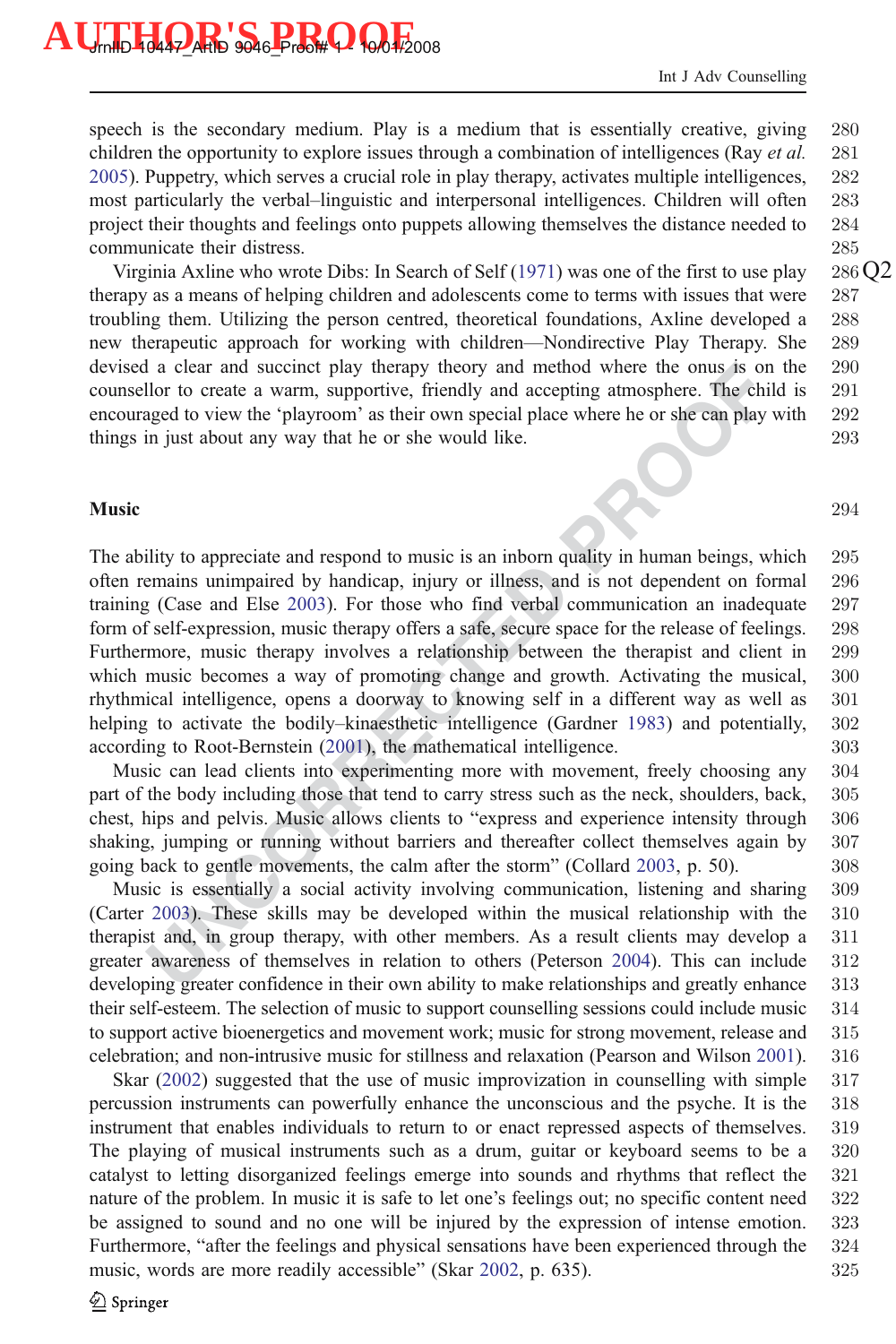Int J Adv Counselling

#### Sandplay and Symbols 326

Sandplay is the term created by Dora Kalff, a Jungian analyst, to differentiate her technique 327 from that of Margaret Lowenfeld whose World Technique informed the foundations of 328 modern Sandplay Therapy. Kalff emphasized the importance of using sandplay to contact 329 the unconscious and express blocked energies (Mitchell and Friedman [1994](#page-14-0)). Sandplay 330 provides an opportunity whereby a client can demonstrate his or her own physical and mental 331 state without the necessary intervention of an adult by transference or interpretation. It 332 involves using a rectangular sand tray measuring  $75 \times 55 \times 20$  cm with the inside painted blue 333 and containing 9 cm of white river sand. A selection of figurines and objects, grouped in 334 categories such as animals, people, transport, buildings, the sea and mystical are available for 335 the client to create an aspect of their world in the sand (Pearson and Wilson 2001). 336

The process of expressing what is inside the client by creating a world in the sand makes 337 the inner problem visible and allows therapeutic movement and growth. The counsellor 338 merely establishes a sacred space in which the inner drama of the client can unfold 339 supported by his or her healing potential. Interpretation is unnecessary because the client's 340 issues are resolved at an unconscious symbolic level. According to Allan and Berry [\(1987\)](#page-13-0) 341 the process moves through stages of chaos, conflict and resolution in recurring cycles over a 342 number of counselling sessions until the client reaches the point of saying 'it is done'. The 343 sand tray provides a safe place to explore issues that the unconscious is ready to release. 344 Within the boundaries of the tray the client makes a visual representation of their inner world. 345

ies such as animals, people, transport, buildings, the sea and mystical are available<br>nto to create an aspect of their world in the sand (Pearson and Wilson 2001).<br>In to create an aspect of their world in the sand model in Inherent in the process of sandplay is a sense of focusing within the physical boundaries of 346 the tray (Weinrib 1983). This enclosed space is intended to keep out distractions and provides 347 the counsellor with a means of entering the child's world through a medium familiar to most 348 children—sand. The symbols used in the sandplay are arbitrary and cannot be separated from 349 the person who uses them. It is not necessary for the counsellor to engage in immediate 350 interpretation of the sand picture for the subjective meaning for the client must be respected. 351 Sand pictures can reflect back to clients, mirror images of themselves that reveal subtleties of 352 thought, intuition, feeling or sensations that speech and gesture may fail to do. Therefore, it 353 may be important to find out what the symbols in the sandplay mean to the maker of the 354 picture. By encouraging the child to tell the story of their perceptions of the tray, the counsellor 355 could adopt a person-centred approach incorporating the restatement of content and reflection 356 of feelings, in order to identify and clarify their meaning (Vinturella and James [1987](#page-15-0)). 357

It is the sensory nature of the sand and its tactile qualities that invoke the kinaesthetic 358 intelligence of the client as he or she uses both fine and gross motor skills to manipulate its 359 spatial components and the symbols within the tray in order to create a story. A 'naturalist' 360 client may work the sand into formations related to something that is prominent in nature or 361 create a scene from natural objects such as shells, rocks, flowers and sticks. Often younger 362 clients will describe the events that unfold in the sand tray in the narrative genre, thus 363 drawing upon their verbal linguistic intelligence. By engaging in conversations with the 364 counsellor regarding aspects of the sandplay, clients also draw on their interpersonal 365 intelligence. The symbols placed in the sand provide the bridge between the counsellor's 366 observations and the client's inner-being. 367

#### Integration Through Intrapersonal Intelligence 368

As children "more fully understand their own expression of feelings and think about 369 implications for life, they may seek to integrate this learning into knowledge of self" 370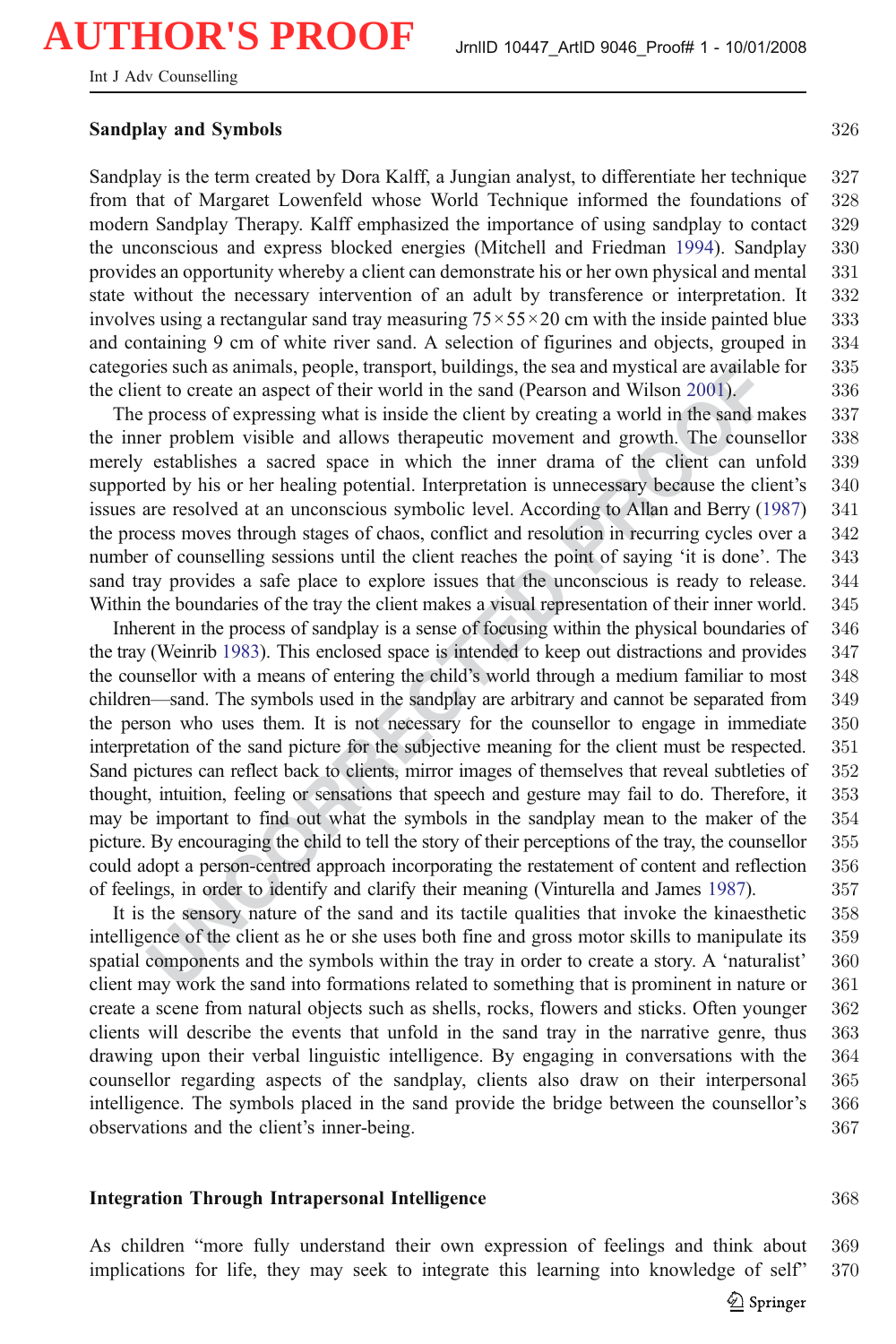(O'Brien and Burnett [2000,](#page-14-0) p. 358) using as many of the intelligences as possible. The 371 mandala, a circle outline filled by the client with materials of their own choosing, is one of 372 many forms of self-expression and is ideal for the integration of the visual–spatial and 373 intrapersonal intelligences, thus providing a vehicle for expression without words (Synder 374 [1999](#page-15-0)). Through the use of the mandala, the client explores their feelings within a structured 375 and confined space (France and Edward [1997\)](#page-13-0). Alternatively, the client may choose to 376 rehearse future interactions through a role-play with the counsellor (logical–mathematical, 377 bodily–kinaesthetic and intrapersonal) or choose a song that reflects the feelings of what 378 has been learned about self and record it in a journal (musical rhythmical, intrapersonal and 379 verbal linguistic) (O'Brien and Burnett [2000](#page-14-0)). 380

wing time for the integration of experiences during a counselling session deventrappears and component of intelligence by encouraging cleans to ariculate ance of a therapeutic exercise. It is also important for supporting Allowing time for the integration of experiences during a counselling session develops 381 the intrapersonal component of intelligence by encouraging clients to articulate their 382 experience of a therapeutic exercise. It is also important for supporting closure and 383 resolution (O'Brien and Burnett, [2000](#page-14-0); Pearson and Wilson 2001). According to Pearson 384 [\(2003](#page-14-0)), who advocates supporting the client in full expression of emotion, integration as a 385 tool in counselling sessions is regarded as vital in emotional release counselling. It may 386 involve resting among pillows, reflection and completion drawings or completing body 387 outlines that are used to describe visually, some deeper inner emotions. 388

In sandplay and symbol work integration may involve photographing, discussing and 389 thinking about the future in light of the insights gained from the sandplay (Pearson and 390 Wilson 2001). For a child with a strong affinity for their naturalistic intelligence this might 391 involve a symbolic ritual performed outside involving stones in a circular formation, bark, 392 flowers or other natural objects. Whatever activity is chosen, integration is meant to enable 393 the client to articulate or record their experiences and participate in creative problem 394 solving to promote positive outcomes for their daily living. 395

In consideration of the various modalities available to the counsellor, the authors would 396 like to emphasize that the decision to use any expressive technique in the counselling 397 situation, such as music, in response to a client's preferred intelligence, should never be 398 seen as competing with a full music therapy experience, just as spontaneous drawing within 399 a counselling session cannot be compared with art therapy. "Each of these expressive 400 therapies has its own parameters and is potentially just as facilitating—on its own—of the 401 individuation process" (Skar 2002, p. 636). 402

#### **The Counselling Relationship 403** 403

Counselling, certainly for the purpose of this paper, is not about advice giving; rather it is the 404 process of helping children and adolescents examine concerns and issues in their lives, explore 405 possibilities and formulate a plan of action (Lee [2005\)](#page-14-0). Essentially it is a process or series of 406 events aimed at some specific personal goal impacting on the individual's emotional, 407 physical and/or social wellbeing. Consequently it is the quality of the interpersonal 408 encounter with the client that will be the most significant determinant of the counselling 409 process. In forming helping relationships with students, counsellors may need to engage 410 different theoretical perspectives depending on the needs of the client. These perspectives 411 might include psychodynamic, behavioural, cognitive, existential, reality-based, gestalt or 412 person-centred views. At the same time a variety of counselling strategies and techniques 413 (Young [2005\)](#page-15-0) might be incorporated into a single session to facilitate the healing process. 414

"First and foremost, the counsellor's role is to provide an emotionally permissive and 415 safe environment for the child's expression" (Carmichael [1994,](#page-13-0) p. 303). Early in the helping 416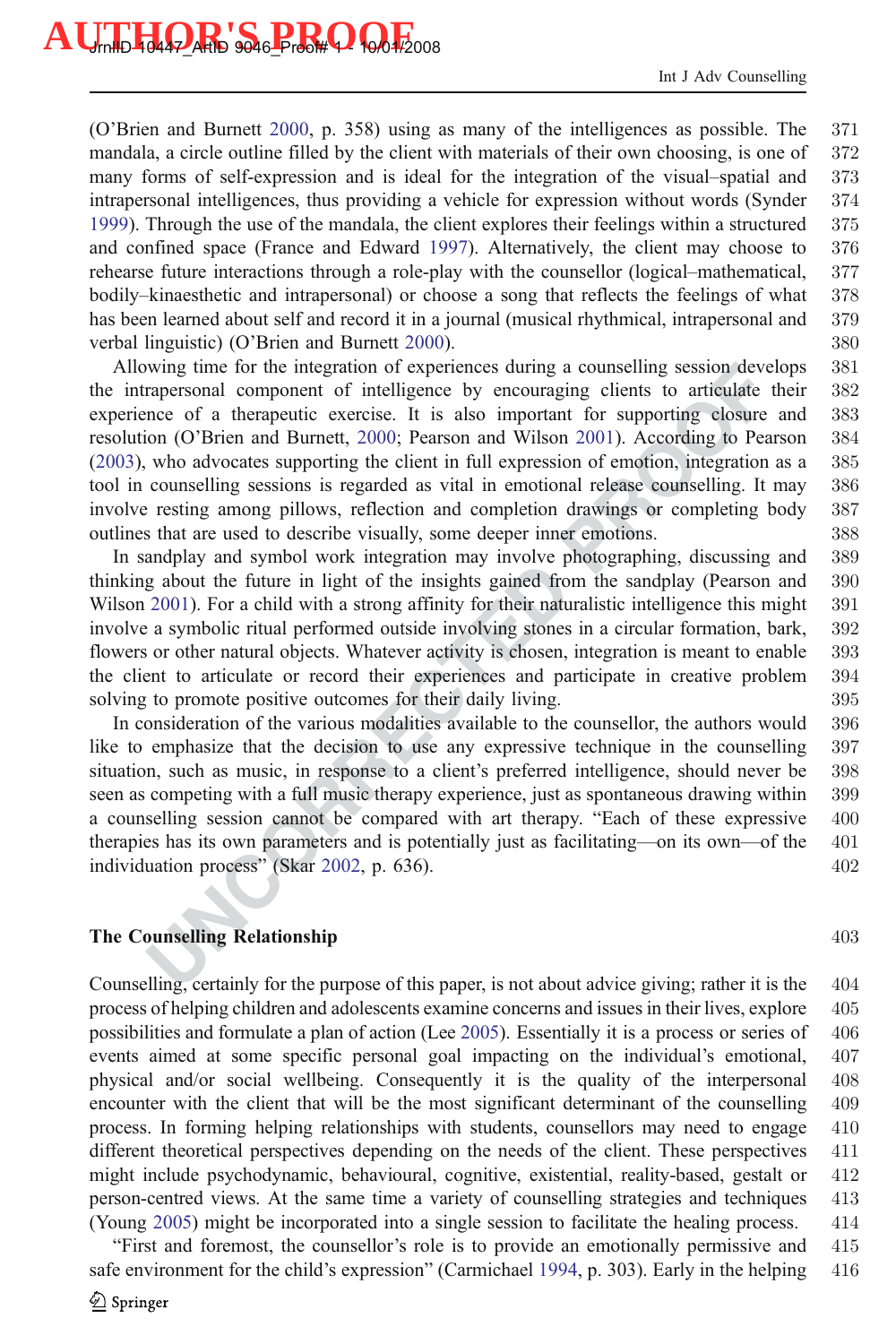Int J Adv Counselling

relationship, effective listening skills including appropriate attending behaviours, reflective 417 listening techniques and paraphrasing skills to let the client know that they are being heard, 418 are important in establishing positive regard and respect between the counsellor and the 419 client (Ivey and Ivey [2003\)](#page-14-0). Listening to clients "is a very powerful reinforcer and may 420 strengthen the clients' desire to talk about their concerns" (Cormier and Cormier 1985, p.  $421\overline{\text{Q}}3$ 106). Where the primary function of the counsellor is to create a sacred space in which 422 internal drama can unfold safely, interpretation is seldom needed as the process occurs on 423 an unconscious level. 424

Embracing a multiple intelligences framework to counselling is very different from more 425 traditional behaviour modification approaches that rely on reward and punishment to 426 change a child's pattern of behaviour. A multiple intelligences approach recognizes that the 427 causes of many behaviour problems and learning difficulties lie in feelings locked away in 428 the unconscious (Pearson and Nolan [1995\)](#page-14-0). Counsellors may need to appreciate that many 429 of their clients will be lacking in self-esteem. Helping them feel something valuable about 430 themselves is essential before asking them to deal with past or present issues in which they 431 may not feel valued. O'Brien ([1999\)](#page-14-0) found that the more non-directive and least intrusive 432 interventions in the counselling practice were, the most effective they would be in 433 empowering clients to deal with their problems (Pearson [2001](#page-14-0)). 434

#### **Resources** 435

a child's pattern of behaviour. A multiple intelligences approach recognizes than of many behaviour problems and learning difficulties lie in feelings locked awe<br>onscious (Pearson and Nolan 1995). Counsellors may need to a Understandably, lack of equipment or inadequate space where it applies, may seem an 436 insurmountable obstacle to integrating expressive modalities such as dance or art activities. 437 However, Buckner (2001) reminds us that interactive digital media has synthesized the 438 traditional art forms of music, painting and sculpture. Physically interacting with on-screen 439 elements becomes an equally empowering act because the user becomes 'cause' in the 440 scenario. With information communication technology as a key to future interactive 441 learning, a laptop computer offers a new dimension to art therapy. Compact, portable and 442 appealing, they can encompass all the essential qualities for the selection of resources used 443 by a counsellor.  $\frac{444}{2}$ 

While brief therapy and referrals to external agencies appear to be inevitable 445 consequences of increasing caseloads in larger metropolitan areas, some counsellors work 446 in rural or remote communities without this professional support network. According to 447 Morrissette (2000), these counsellors or psychologists work under unique conditions that 448 warrant creativity in solving problems and an ability to intervene directly and indirectly 449 under less than optimal conditions. They require flexible responsiveness to community 450 needs and must be equipped to meet the demands of personal counselling across their 451 service district. For the itinerant counsellors trained in the use of sandplay, working in either 452 rural or remote locations, a plastic slimline tray with lid is easily stored under a daybed 453 between visits, while sandplay symbols, art materials and equipment could form part of the 454 counsellor's portable toolkit. School settings across the globe are representative of many 455 different and unique challenges to counsellors, therefore, it is important that they have 456 access to as full a range of counselling methodologies as possible within their particular 457 socio-cultural framework. 458

To resolve the issue of access to stored resources, a creative counsellor may incorporate 459 the use of travel luggage or wheel-away document crates as a first step in overcoming the 460 resources dilemma. Mindful of those school counsellors and psychologists whose role tends 461 to isolate them from the permanent school community (Morrissette [2000\)](#page-14-0), access to a 462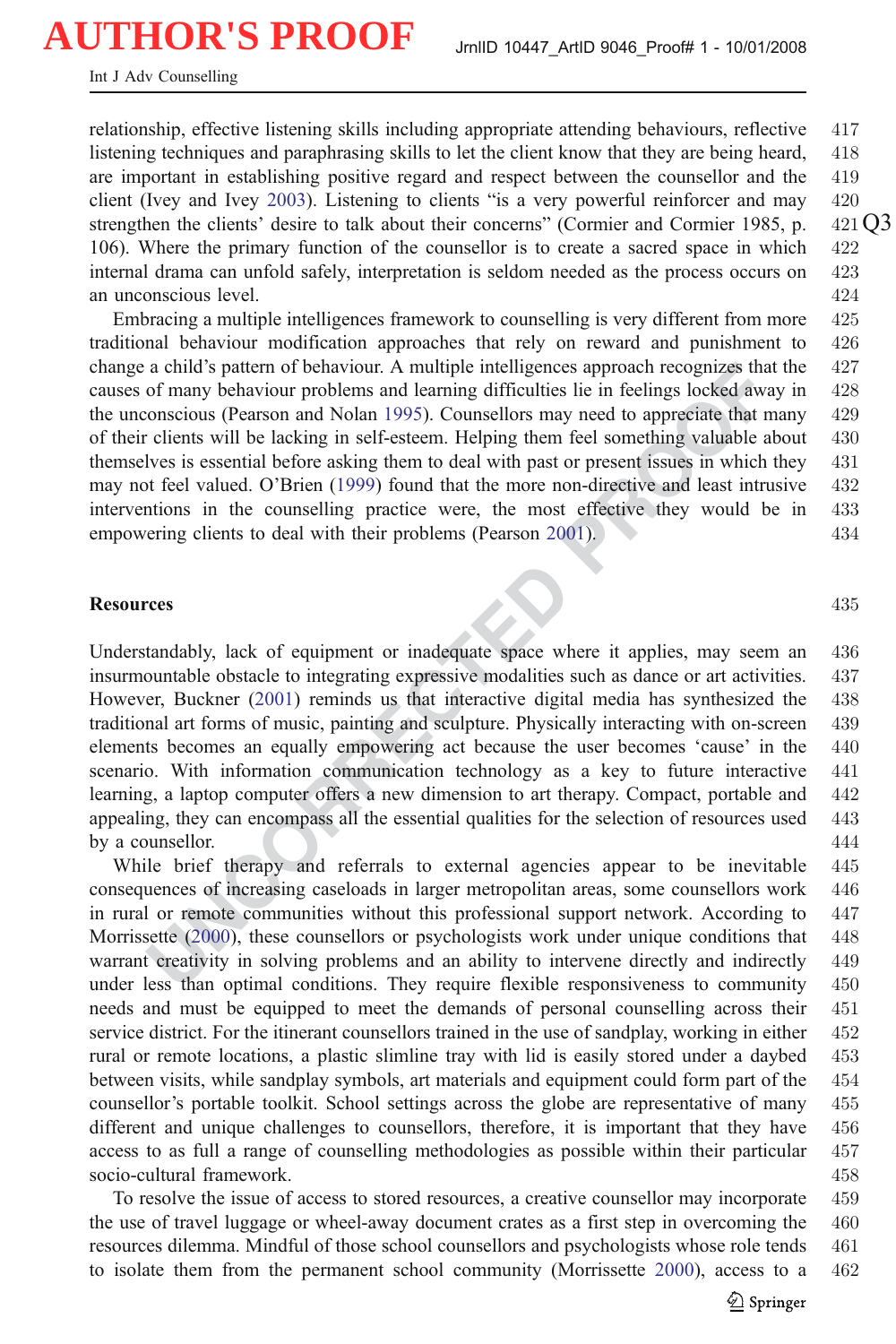therapy space and storage is the greatest hurdle to overcome. Consequently, having a well- 463 balanced and easily transportable assortment of equipment will make the role of itinerant 464 counsellors more manageable. 465

#### Portable Counselling Kit 466

Ilor trained in sandplay, a shallow, plastic, storage tray with a lid measuring a<br>Not trained in sandplay, a shallow, plastic, storage tray with a lid measuring a<br>N A collection of small toys can be transported in a suitca Skilful facilitation of any of the therapeutic modalities that align with the notion of multiple 467 intelligences will be enhanced by the quality of resources that a counsellor has available to 468 engage the client in activities that will enliven one or several of their intelligences. For the 469 counsellor trained in sandplay, a shallow, plastic, storage tray with a lid measuring about 470  $75\times55\times15$  cm deep containing 9 cm of white sand can be easily stored on site between 471 visits. A collection of small toys can be transported in a suitcase and displayed on a table 472 when needed. This collection should include items grouped in themes such as 'Animals' 473 including cartoon, domestic, wild and zoo; 'Buildings' in miniature such as churches, 474 houses, lighthouse and shops; 'Figurines' of adults, babies, children, soldiers, superheroes, 475 or space warriors; 'Vehicles' including boats, cars, planes, trains, and trucks; 'Jewellery' 476 such as old bangles, earrings, necklaces, polished stones, or watches. Tiny boxes, a treasure 477 chest, large and small bowls for holding water would adequately complete the sandplay 478 requisites. A small digital camera is ideal for visual records of the completed trays. 479

Drawing, painting or modelling equipment can be used independently, to support 480 sandplay or to bring completion to another bodily–kinaesthetic process involving dance or 481 music. To this end, A3 paper in a storage roll; crayons, pastels, colouring pencils; paint pots 482 (primary colours, black and white) and brushes; modelling plasticine or dough; scissors, 483 string, cellotape, wool and old magazines are essential. The play component of the portable 484 kit might contain 'dress-up' items including toy doctor's kit, tools, toy household 485 appliances, hats, and an apron. A pillow, bean bags, form balls or squeeze balls are often 486 used for releasing frustrations, while a portable CD player and a selection of different music 487 are also important components of the counsellor's kit (adapted from O'Brien [1999](#page-14-0)). 488

#### **Conclusion** 489

The focus of this article has been to raise the awareness of counsellors to Gardner's ([1983\)](#page-13-0) 490 theory of multiple intelligences and its application to counselling. Traditionally, 491 programmes offered at universities in the field of guidance and counselling have focussed 492 predominantly on the verbal psychotherapies and cognitive therapies (Chan [2001;](#page-13-0) Pérusse 493 and Goognough [2005](#page-14-0)) highlighting the verbal–linguistic and logical–mathematical 494 intelligences. Incorporating multiple modalities into counselling practice utilizes a wide 495 range of the intelligences identified by Gardner [\(1983](#page-13-0)) with an emphasis on developing 496 intrapersonal awareness, emotional stability and integration of insights gained through the 497 counselling process. 498

Counsellors, when considering a multidimensional approach must recognize that while 499 they are interacting with individuals or groups they will be working with conscious and 500 unconscious elements of the psyche, verbal and nonverbal communication, active and 501 passive intentions as well as positive and negative emotions. By providing a choice of 502 activities for children and adolescents to explore via their preferred intelligences, 503 counsellors foster positive outcomes for their clients and enhance their professional 504 relationships. Unfortunately, supporting an eclectic approach to counselling is often 505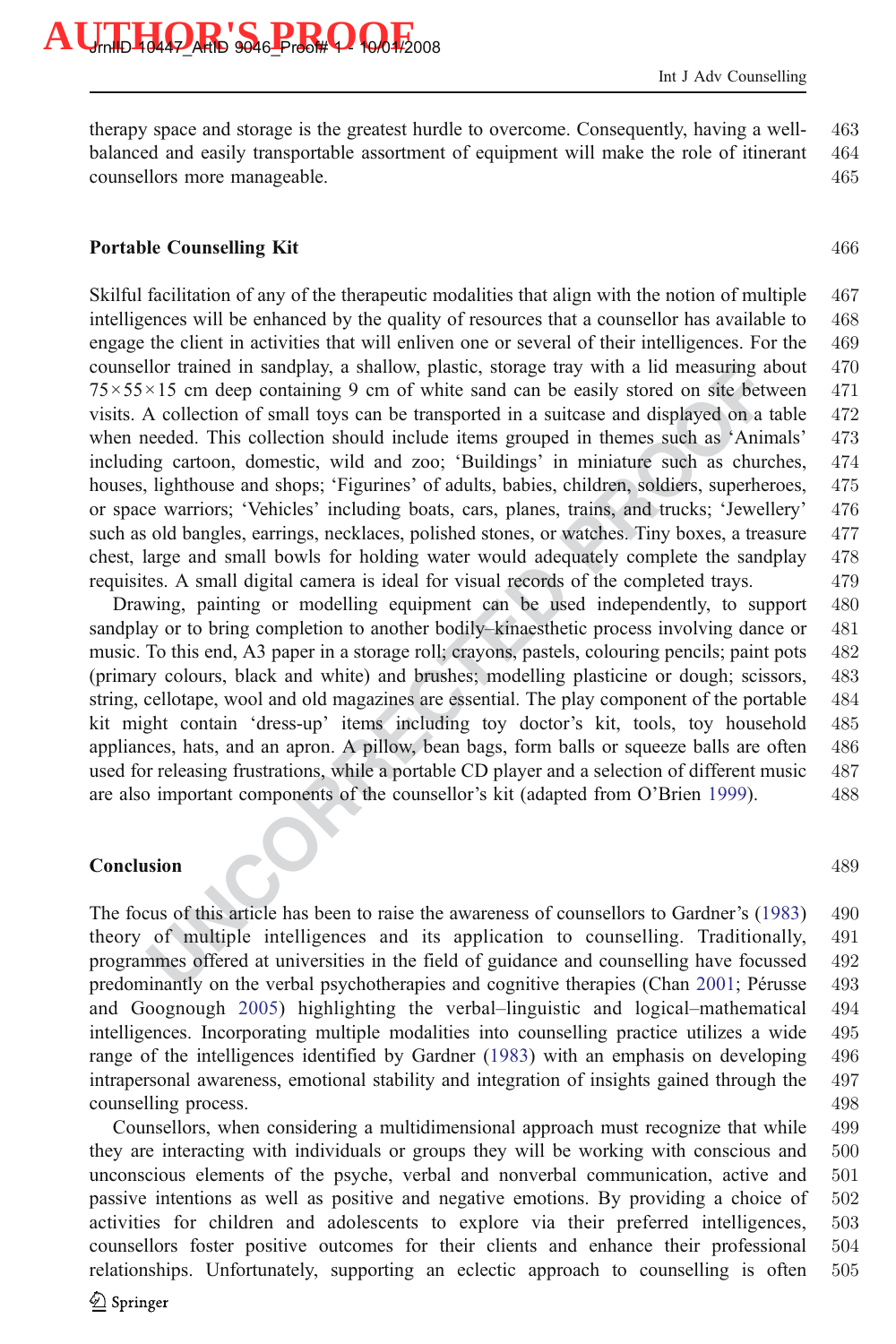<span id="page-13-0"></span>Int J Adv Counselling

hampered by issues related to work constraints and a lack of resources. Being proactive in 506 enlisting the support of the schools to ensure that appropriate counselling work spaces are 507 available and being prepared to arrive at each location with cabin luggage size suitcases 508 trundling behind, empowers counsellors to accommodate systemic constraints which may 509 otherwise compromise an effective counselling service. 510

| <b>References</b> | ະ10<br>914 |
|-------------------|------------|
|-------------------|------------|

| Akos, P. (2005). The unique nature of middle school counselling. <i>Professional School Counselling</i> , 9(2), 95–<br>103. | 513Q4<br>514 |
|-----------------------------------------------------------------------------------------------------------------------------|--------------|
| Allan, J., & Berry, P. (1987). Sandplay. Elementary School Guidance and Counselling, 24(4), 300–306.                        | 515          |
| Amatea, E. S., & Clark, M. A. (2005). Changing schools, changing counsellors: A qualitative study of school                 | 516 Q4       |
| administrators' conceptions of the school counsellor role. Professional School Counselling, 9(2), 16–27.                    | 517          |
| American Dance Therapy Association ("ADTA"). (2003). Dance/movement therapy fact sheet. Retrieved                           | 518          |
| August 25, 2004 from http://www.adta.org/about/factsheet.cfm.                                                               | 519          |
| Axline, V. M. (1971). Dibs: In search of self: Personality development in play therapy. Middlesex: Penguin.                 | 520          |
| Brualdi, A. (1998). Gardner's theory. Teacher Librarian, 26(2), 26-28.                                                      | 521          |
| Buckner, B. (2001). Healing interactions and interactive digital art. Afterimage, 29(3), 4–5.                               | 522          |
| Carmichael, K. D. (1994). Sandplay as an elementary school strategy. Elementary School Guidance and                         | 523          |
| Counselling, 28(4), 302–307.                                                                                                | 524          |
| Carter, C. C. (2003). Prosocial music: Empowerment through aesthetic instruction. Multicultural                             | 525          |
| Perspectives, $5(4)$ , $38-40$ .                                                                                            | 526          |
| Case, E., & Else, L. (2003). We can work it out. New Scientist, 180(2423), 42–43.                                           | 527          |
| Chan, D. W. (2001). Reframing student counselling from the multiple intelligences perspective: Integrating                  | 528          |
| talent development and personal growth. Asian Journal of Counselling, $8(1)$ , 69–85.                                       | 529          |
| Checkley, K. (1997). The first seven and the eighth: A conversation with Howard Gardner. <i>Educational</i>                 | 530          |
| <i>Leadership</i> , $55(1)$ , $8-13$ .                                                                                      | 531          |
| Cobia, D., & Henderson, D. (2003). Handbook of school counselling. Upper Saddle River. NJ: Merrill                          | 532 Q4       |
| Prentice Hall.                                                                                                              | 533          |
| Collard, P. (2003). Interview with Petra Klein. Counselling Psychology Quarterly, 16(1), 9-14.                              | 534          |
| Collard, P. (2003b). Dance of life. Counselling Psychology Quarterly, 16(1), 49–51.                                         | 535          |
| Colvin, G. F. (2004). Classroom counselling in secondary schools: An old idea that's new again. American                    | 536          |
| Secondary Education, 33(1), 43-48.                                                                                          | 537          |
| Cooper, M., Hough, M., & Loynd, C. (2005). Scottish secondary school teachers' attitudes towards, and                       | 538 Q4       |
| conceptualisations of, counselling. British Journal of Guidance & Counselling, 33(2), 199-211.                              | 539          |
| Dance Movement Therapy (n.d.). American Dance Therapy Association. Retrieved October 6, 2004 from                           | 540 Q4       |
| http://www.adta.org/about/factsheet.cfm.                                                                                    | 541          |
| Deary, I. J., Bell, P. J., Bell, A. J., Campbell, M. L., & Fazal, N. D. (2004). Sensory discrimination and                  | 542          |
| intelligence: Testing Spearman's other hypothesis. Journal of Psychology, $117(1)$ , $1-18$ .                               | 543          |
| de Barona, M. S., & Barona, A. (2006). School counsellors and school psychologists: Collaborating to                        | 544 Q4       |
| ensure minority students receive appropriate consideration for special educational programs. Profes-                        | 545          |
| sional School Counselling, 10(1), 3-13.                                                                                     | 546          |
| Eisner, E. W. (2004). Multiple intelligences: Its tensions and possibilities. Teachers College Record, 106(1),              | 547          |
| $31 - 39$ .                                                                                                                 | 548          |
| Flynn, J. R. (2003). Movies about intelligence: The limitations of 'g'. Current Directions in Psychological                 | 549          |
| Science, 12(3), 95-99.                                                                                                      | 550          |
| Foster, L. H., Young, J. S., & Harman, M. (2005). The work activities of professional school counsellors: Are               | 551 Q4       |
| the national Standards being addressed? Professional School Counselling, 8(4), 313–321.                                     | 552          |
| France, M. H., & Edward, A. G. (1997). Using art: A gestalt counselling strategy for working with disruptive                | 553          |
| clients. Guidance and Counselling, 12(4), 24-26.                                                                            | 554          |
| Gardner, H. (1983). Frames of mind: The theory of multiple intelligences. London: Heineman.                                 | 555          |
| Gardner, H. (1997). Multiple intelligences as a partner in school improvements. <i>Educational Leadership</i> , 55          | 556          |
| $(1), 20-21.$                                                                                                               | 557          |
| Gottfredson, L. S. (1998). The general intelligence factor. Scientific American Presents, 9(4), 24–29.                      | 558          |
| Hall, T. M., Kaduson, H. G., & Schaefer, C. E. (2002). Fifteen effective play therapy techniques.                           | 559          |

Professional Psychology: Research and Practice, 33(6), 515–522. 560<br>mes. J. (2002). All you need is cognitive behaviour therapy. *British Medical Journal.* 324, 288–294. 561 Holmes, J. (2002). All you need is cognitive behaviour therapy. British Medical Journal, 324, 288-294.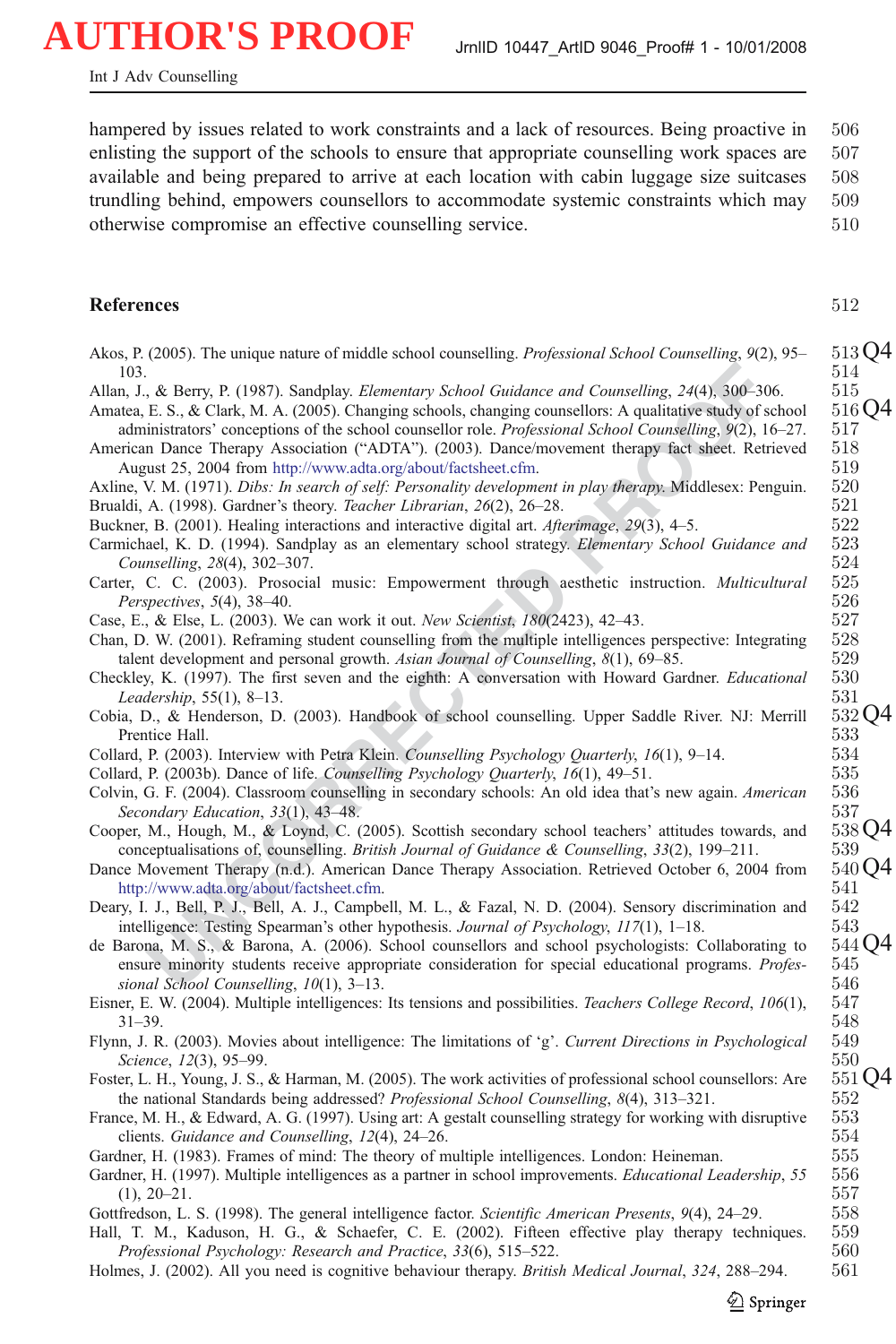<span id="page-14-0"></span>

| Holowiak-Urquhart, C., & Taylor, E. R. (2005). When theory collides with practice: One day in the life of a<br>middle school counsellor. Professional School Counselling, 9(1), 88–92.               | 562 Q4<br>563 |
|------------------------------------------------------------------------------------------------------------------------------------------------------------------------------------------------------|---------------|
| Hopper, B., & Hurry, P. (2000). Learning the MI way: The effects on students' learning of using the theory of                                                                                        | 564           |
| multiple intelligences. Pastoral Care in Education, 18(4), 26–32.                                                                                                                                    | 565           |
| Ivey, A. E., & Ivey, M. B. (2003). Intentional interviewing and counselling: Facilitating client development                                                                                         | 566           |
| in a multicultural society (5th ed.). Pacific Grove: Brooks/Cole.<br>Jung, C. G. (ed.) (1964). Man and his symbols. Middlesex: Arkana.                                                               | 567<br>568    |
| Karkou, V., & Sanderson, P. (2000). Dance movement therapy in UK education. Research in Dance                                                                                                        | 569           |
| <i>Education</i> , $1(1)$ , 69–86.                                                                                                                                                                   | 570           |
| King, N. J., & Ollendick, T. H. (1989). Children's anxiety and phobic disorders in school settings:                                                                                                  | 571           |
| Classification, assessment, and intervention issues. Review of Educational Research, 59(4), 431-470.                                                                                                 | 572           |
| Laungani, P. (2005). Building multicultural counselling bridges: The holy grail or a poisoned chalice?                                                                                               | 573 Q4        |
| Counselling Psychology Quarterly, 18(4), 247–259.                                                                                                                                                    | 574           |
| Lee, C. C. (2005). Urban school counselling: Context, characteristics, and competencies. Professional School                                                                                         | 575           |
| Counselling, 8(3), 184–188.                                                                                                                                                                          | 576           |
| Lubinski, D. (2004). Introduction to the special section on cognitive abilities: 100 years after Spearman's                                                                                          | 577           |
| (1904) "General Intelligence,' Objectively Determined and Measured". Journal of Personality & Social                                                                                                 | 578           |
| <i>Psychology</i> , $86(1)$ , $96-111$ .                                                                                                                                                             | 579           |
| Maloney, D., & Walter, G. (2005). Contribution of 'School-Link' to an area mental health service.<br>Australasian Psychiatry, 13(4), 399-402 Dec2005.                                                | 580 Q4<br>581 |
| Mitchell, R. R., & Friedman, H. S. (1994). Sandplay—Past, present and future. London: Routledge.                                                                                                     | 582           |
| Morrissette, P. J. (2000). The experiences of the rural school counsellor. <i>Professional School Counselling</i> , 3                                                                                | 583           |
| $(3), 197 - 208.$                                                                                                                                                                                    | 584           |
| Noble, T. (2004). Integrating the revised Bloom's taxonomy with multiple intelligences: A planning tool for                                                                                          | 585           |
| curriculum differentiation. Teachers College Record Volume, 106(1), 193-211.                                                                                                                         | 586           |
| Nolen, J. L. (2003). Multiple intelligences in the classroom. <i>Education</i> , 124(1), 115–119.                                                                                                    | 587           |
| Obiakor, F. E. (2001). Research on culturally and linguistically diverse populations. Multicultural                                                                                                  | 588           |
| Perspectives, $3(4)$ , $5-10$ .                                                                                                                                                                      | 589           |
| O'Brien, P. J. (1999). Gardner's theory of multiple intelligences and its implications for the counselling of                                                                                        | 590           |
| children. Unpublished doctoral dissertation. Queensland University of Technology, Brisbane, Australia.                                                                                               | 591           |
| O'Brien, P., & Burnett, P. C. (2000). Counselling children using a multiple intelligences framework. British<br>Journal of Guidance and Counselling, 28(3), 353-371.                                 | 592<br>593    |
| O'Brien, P. J., & Burnett, P. C. (2000b). The theory of multiple intelligences: Implications for counselling                                                                                         | 594           |
| children. Australian Journal of Guidance and Counselling, 10(1), 145-156.                                                                                                                            | 595           |
| Patterson, C. (1973). Theories of counselling and psychotherapy (2nd ed.). New York: Harper Row.                                                                                                     | 596 Q4        |
| Pearson, M. (2001). Guidance officer and counsellors' perspectives on supporting students through                                                                                                    | 597           |
| emotional release counselling. Unpublished masters dissertation. Queensland University of Technology,                                                                                                | 598           |
| Brisbane, Australia.                                                                                                                                                                                 | 599           |
| Pearson, M. (2003). Guidance officer and counsellors' perspectives on using expressive therapies to support                                                                                          | 600           |
| students. Australian Journal of Guidance and Counselling, 13(2), 205–224.                                                                                                                            | 601           |
| Pearson, M., & Nolan, P. (1991). Emotional first-aid for children—Emotional release exercises and inner-life                                                                                         | 602<br>603    |
| skills. Springwood: Butterfly Books.<br>Pearson, M., & Nolan, P. (1995). Emotional release for children—Repairing the past—Preparing the future.                                                     | 604           |
| Melbourne: ACER.                                                                                                                                                                                     | 605           |
| Pearson, M., & Wilson, H. (2001). Sandplay and symbol work: Emotional healing and personal development                                                                                               | 606           |
| with children, adolescents and adults. Melbourne: ACER Press.                                                                                                                                        | 607           |
| Pérusse, R., & Goodnough, G. E. (2005). Elementary and secondary school counsellors' perceptions of                                                                                                  | 608           |
| graduate preparation programs: A national study. Counsellor Education & Supervision, $45(2)$ , 109-118.                                                                                              | 609           |
| Peterson, B. (2004). Strengthening the educational value of the elementary musical. <i>General Music Today</i> , 18                                                                                  | 610           |
| $(1), 12-19.$                                                                                                                                                                                        | 611           |
| Ray, D. C., Armstrong, S. A., Warren, E. S., & Balkin, R. S. (2005). Play therapy practices among                                                                                                    | $612\,$       |
| elementary school counsellors. <i>Professional School Counselling</i> , 8(4), 360–365.<br>Ray, D. C., Perkins, S. R., & Oden, K. (2004). Rosebush fantasy technique with elementary school students. | 613<br>614    |
| Professional School Counseling, 7(4), 277–282.                                                                                                                                                       | 615           |
| Root-Bernstein, R. S. (2001). Music, creativity and scientific thinking. Leonardo, 34(1), 63–68.                                                                                                     | 616           |
| Schmidt, J. J. (1996). Counselling in schools (2nd ed.). New York: Allyn and Bacon.                                                                                                                  | 617           |
| Schirduan, V., & Case, K. (2004). Mindful curriculum leadership for students with attention deficit                                                                                                  | 618           |
| hyperactivity disorder: Leading in elementary schools by using multiple intelligences theory (SUMIT).                                                                                                | 619           |
| Teachers College Record Volume, 106(1), 87-95.                                                                                                                                                       | 620           |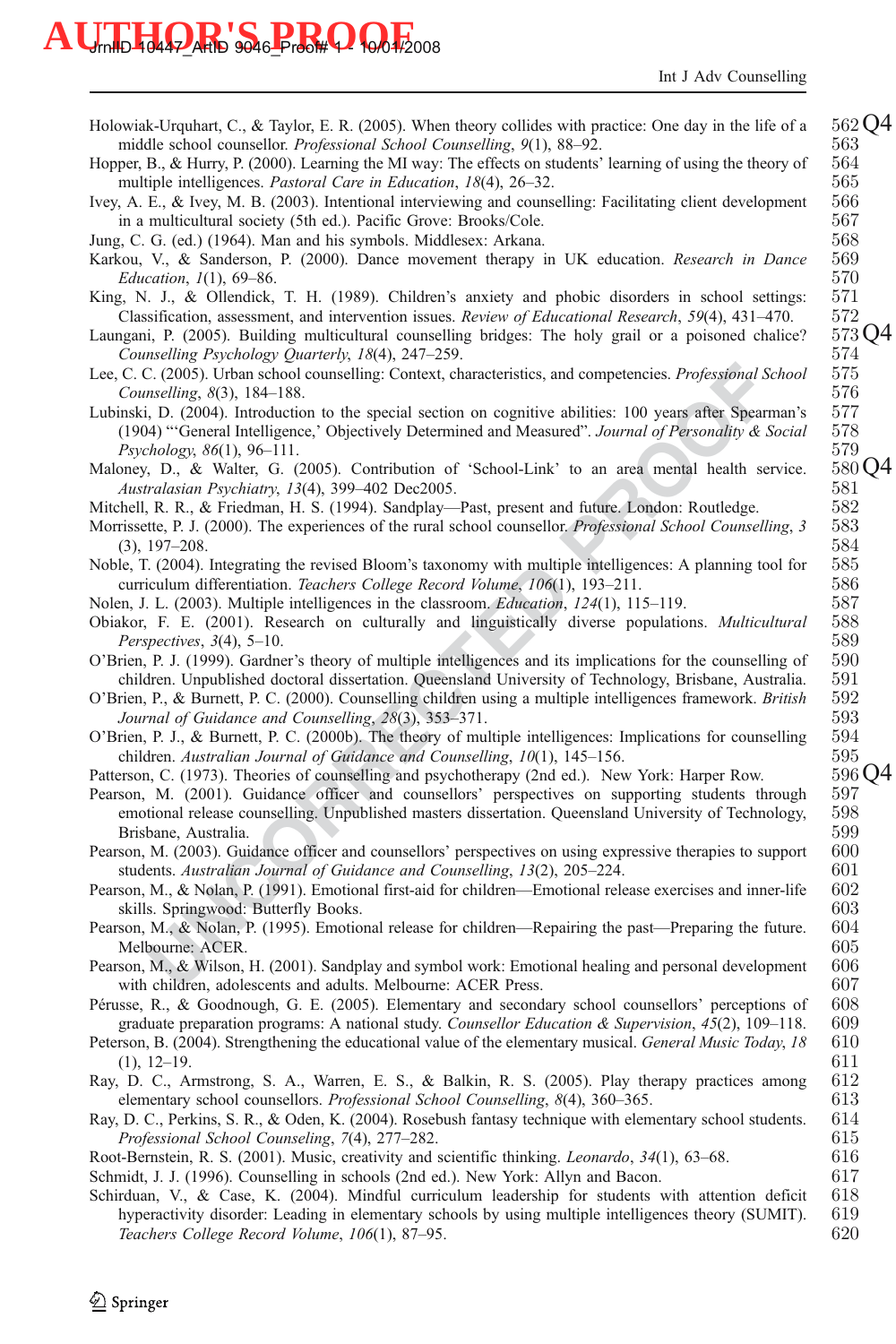<span id="page-15-0"></span>Int J Adv Counselling

| Schaverien, J. (2005). Art, dreams and active imagination: A post-Jungian approach to transference and the                          | 621        |
|-------------------------------------------------------------------------------------------------------------------------------------|------------|
| image. Journal of Analytical Psychology, 50(2), 127–153.                                                                            | 622        |
| Sink, C. A. (2005). Fostering academic development and learning: Implications and recommendations for                               | 623 Q4     |
| middle school counsellors. Professional School Counselling, 9(2), 128-135.                                                          | 624        |
| Skar, P. (2002). The goal as process: Music and the search for self. Journal of Analytical Psychology, 47,                          | 625        |
| $629 - 638.$                                                                                                                        | 626        |
| Spearman, C. (1927). The abilities of man New York: Macmillan.                                                                      | 627        |
| Stallard, P. (2002). Cognitive behaviour therapy with children and young people: A selective review of key                          | 628        |
| issues. Behavioural and Cognitive Psychotherapy, 3, 297–309.                                                                        | 629<br>630 |
| Sternberg, R. J. (2000). The holy grail of general intelligence. Science, 289(5478), 399–401.                                       | 631        |
| Synder, B. A. (1997). Expressive art therapy techniques: Healing. Journal of Humanistic Education and<br>Development, 36(2), 74-82. | 632        |
| Synder, B. A. (1999). Mandalas: Art as healer. Guidance and Counselling, 15(1), 30–34.                                              | 633        |
| Traub, J. (1998). Howard Gardner's campaign against logic: Multiple intelligence disorder. The New                                  | 634        |
| Republic, 26 October, pp. 20–23.                                                                                                    | 635        |
| Udvari-Solner, A. (1996). Theoretical influences on the establishment of inclusive practices. Cambridge                             | 636 Q4     |
| Journal of Education, 26(1), 101-121.                                                                                               | 637        |
| Vail, K. (2005). What do counsellors do? American School Board Journal, 192(8), 24–27.                                              | 638 Q4     |
| Viadero, D. (2003). Staying power. Education Week, 22(39), 24–27.                                                                   | 639        |
| Vinturella, L., & James, R. (1987). Sandplay: A therapeutic medium with children. Elementary School                                 | 640        |
| Guidance and Counselling, 21(3), 229-238.                                                                                           | 641        |
| Weinrib, E. (1983). The sandplay process: Images of self. Boston: Sigo Press.                                                       | 642        |
| Worsham, H. (2005). The constants: Change and professional growth. <i>Professional School Counselling</i> , 9(2),                   | 643 Q4     |
| $173 - 174.$                                                                                                                        | 644        |
| Young, D. S. (2005). Today's lesson byRoosevelt? The use of character portrayal in classroom guidance.                              | 645        |
| Professional School Counselling, 8(4), 366–371.                                                                                     | 646        |
| Zalaquett, C. P. (2005). Principals' perceptions of elementary school counsellors' role and functions.                              | 647 Q4     |
| Professional School Counselling, 8(5), 451-457.                                                                                     | 648        |
|                                                                                                                                     |            |
|                                                                                                                                     |            |
|                                                                                                                                     |            |
|                                                                                                                                     |            |
|                                                                                                                                     |            |
|                                                                                                                                     |            |
|                                                                                                                                     |            |
|                                                                                                                                     |            |
|                                                                                                                                     |            |
|                                                                                                                                     |            |
|                                                                                                                                     |            |
|                                                                                                                                     |            |
|                                                                                                                                     |            |
|                                                                                                                                     |            |
|                                                                                                                                     |            |
|                                                                                                                                     |            |
|                                                                                                                                     |            |